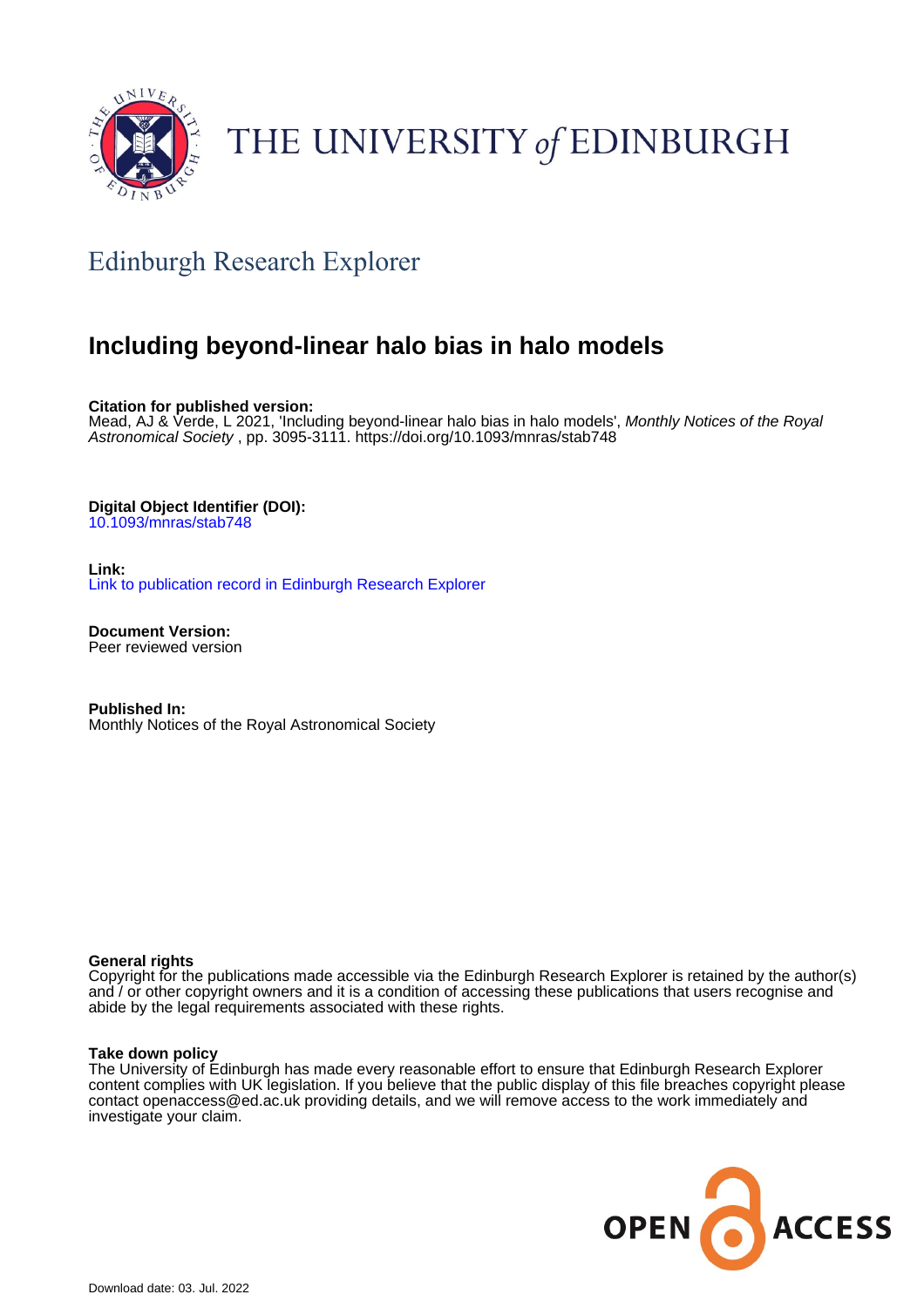## Including beyond-linear halo bias in halo models

A. J. Mead<sup>1,2,3 $\star$ </sup> and L. Verde<sup>2,4</sup>

*1 Institute for Astronomy, University of Edinburgh, Royal Observatory, Blackford Hill, Edinburgh, EH9 3HJ, UK*

*2 Institut de Ciencies del Cosmos, Universitat de Barcelona, Mart ` ´ı Franques 1, Barcelona 08028, Spain `*

*3 Department of Physics and Astronomy, University of British Columbia, 6224 Agricultural Road, Vancouver, BC V6T 1Z1, Canada*

4 ICREA, Institució Catalana de Recerca i Estudis Avançats, Passeig Lluís Companys 23, Barcelona 08010, Spain

Accepted 2021 March 9. Received 2021 February 10; in original form 2020 November 17

## ABSTRACT

We derive a simple prescription for including beyond-linear halo bias within the standard, analytical halo-model power spectrum calculation. This results in a corrective term that is added to the usual two-halo term. We measure this correction using data from *N*-body simulations and demonstrate that it can boost power in the two-halo term by a factor of  $\sim$  2 at scales  $k \sim 0.7 h Mpc^{-1}$ , with the exact magnitude of the boost determined by the specific pair of fields in the two-point function. How this translates to the full power spectrum depends on the relative strength of the one-halo term, which can mask the importance of this correction to a greater or lesser degree, again depending on the fields. Generally we find that our correction is more important for signals that arise from lower-mass haloes. When comparing our calculation to simulated data we find that the under-prediction of power in the transition region between the two- and one-halo terms, which typically plagues halo-model calculations, is almost completely eliminated when including the full non-linear halo bias. We show improved results for the auto and cross spectra of galaxies, haloes and matter. In the specific case of matter–matter or matter–halo power we note that a large fraction of the improvement comes from the non-linear biasing between low- and high-mass haloes. We envisage our model being useful in the analytical modelling of cross correlation signals. Our non-linear bias halo-model code is available at [https://github.com/alexander-mead/BNL.](https://github.com/alexander-mead/BNL)

Key words: cosmology: theory – large-scale structure of Universe

## <span id="page-1-0"></span>1 INTRODUCTION

The halo model (reviewed by [Cooray & Sheth](#page-14-0) [2002\)](#page-14-0) is widely used in the interpretation of data from cosmological large-scale structure surveys. The model is not derived from first principles, and is instead phenomenological in that it is a description of the properties of the universe as seen in *N*-body simulations. In the model, all matter is taken to reside in haloes that trace the large-scale matter fluctuations in a biased way, with this 'halo bias' usually taken to be linear with respect to the underlying linear matter field. The model also makes a number of other simplifying assumptions; usually that haloes are spherical, devoid of substructure, and that the halo mass determines all of the halo properties with no scatter. In addition, choices must be made for the mass function, biasing recipe, and profile for haloes. Fields, be they sourced by point tracers or else via some emissivity, can then be assumed to occupy haloes in different ways depending on the halo properties; the model will then make predictions for the *n*-point correlation functions. The halo model has been successful in explaining the broad shape of the galaxy–galaxy correlation function (e.g., [Seljak](#page-14-1) [2000;](#page-14-1) [Peacock &](#page-14-2) [Smith](#page-14-2) [2000\)](#page-14-2), as well as making inroads in the understanding of the

connection between galaxy formation and the haloes in which the galaxies reside (e.g., [Mandelbaum et al.](#page-14-3) [2005;](#page-14-3) [Cacciato et al.](#page-14-4) [2012\)](#page-14-4) and is also widely used to describe other cross correlations (e.g., [Addison et al.](#page-14-5) [2012;](#page-14-5) [Hill & Spergel](#page-14-6) [2014;](#page-14-6) [Ma et al.](#page-14-7) [2015;](#page-14-7) [Padman](#page-14-8)[abhan et al.](#page-14-8) [2017;](#page-14-8) [Hill et al.](#page-14-9) [2018;](#page-14-9) [Wolz et al.](#page-14-10) [2019;](#page-14-10) [Tanimura et al.](#page-14-11) [2019;](#page-14-11) [Koukoufilippas et al.](#page-14-12) [2020\)](#page-14-12).

It has been 20 years since the modern formulation of the halo model came to prominence, and since then the quality of data to which the halo model is exposed have increased dramatically. With this in mind, it is reasonable to revisit some of the foundational assumptions. The two-point model breaks the clustering signal down in to a sum of two parts: a 'two-halo' term that originates from the clustering between different pairs of haloes, and a 'one-halo' term that originates from clustering within the same halo. For all cosmological observables the two-halo component of the clustering dominates the signal at large scales while the one-halo component dominates at small scales. One perennial problem with the model has been the 'transition' region, where both two- and onehalo terms have similar magnitude and both contribute to the predicted signal. In general the model underpredicts the strength of clustering in this region, for example [Fedeli et al.](#page-14-13) [\(2014\)](#page-14-13) and [Mead](#page-14-14) [et al.](#page-14-14) [\(2015\)](#page-14-14) showed that this underprediction can be as much as 30 per cent for the matter–matter power spectrum, with the exact

<sup>?</sup> E-mail: alexander.j.mead@googlemail.com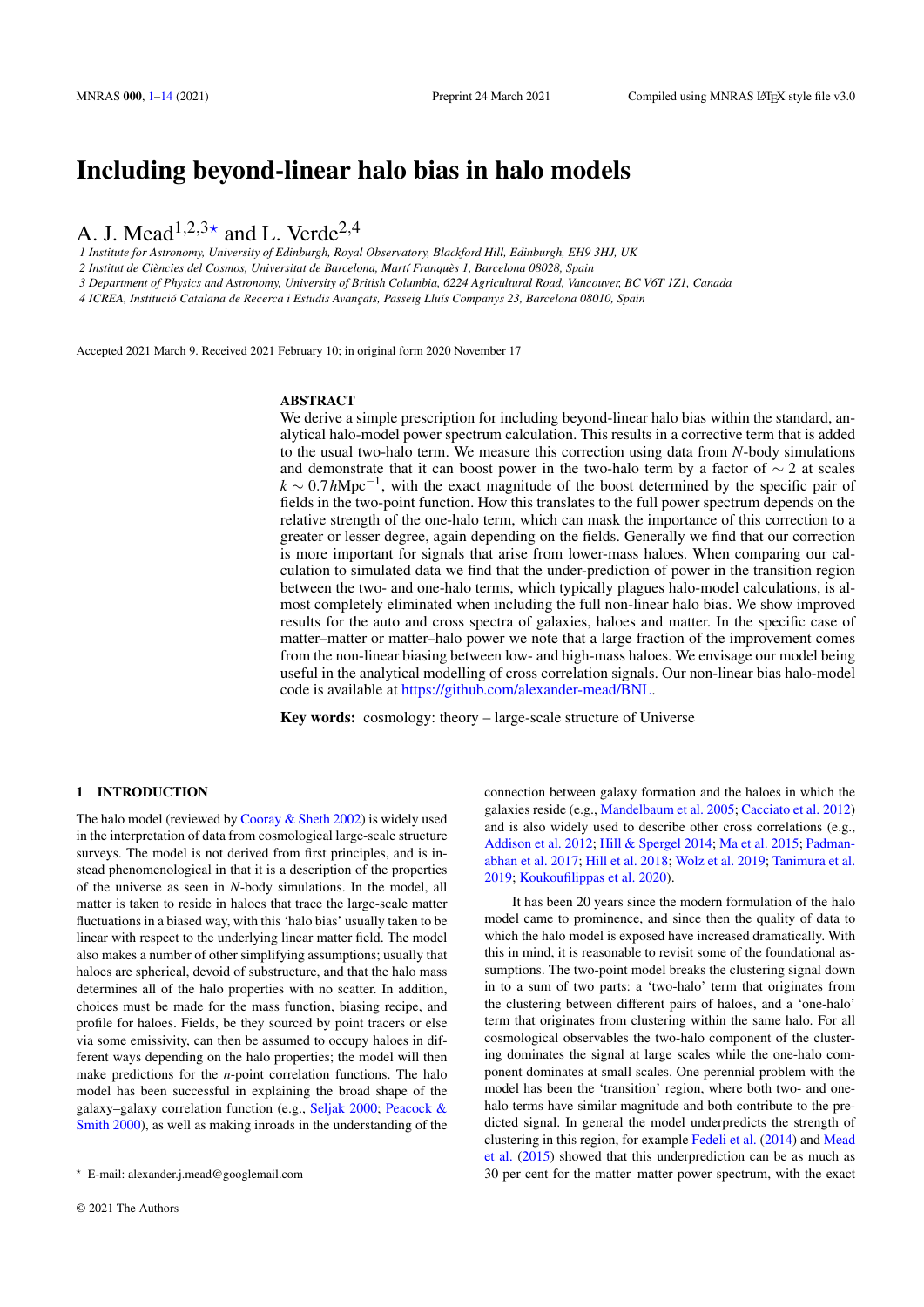## 2 *A. J. Mead et al.*

amount depending on redshift and cosmology. [Tinker et al.](#page-14-15) [\(2005\)](#page-14-15) also note similar problems in halo-model descriptions of the transition region of the galaxy–galaxy correlation function. This region of the spectrum is also called the 'quasi-linear' regime because the evolution of perturbations at these scales is not exactly governed by linear perturbation theory, but there is hope that it can be understood via higher-order perturbative schemes. The fact that the transition and quasi-linear regions coincide is no coincidence as it is inevitable that halo formation is linked to scales where perturbative descriptions break down.

In the special case of the matter–matter power spectrum, the inaccuracies of the halo model are 'remedied' by devising fitting functions (e.g., HALOFIT of [Smith et al.](#page-14-16) [2003;](#page-14-16) [Takahashi et al.](#page-14-17) [2012\)](#page-14-17) or else by adding phenomenological parameters (e.g., HM-CODE [Mead et al.](#page-14-14) [2015,](#page-14-14) [2016,](#page-14-18) [2021\)](#page-14-19) and fitting these to power spectra measured from high-resolution cosmological *N*-body simulations. In this way, models of the power spectrum that are accurate at the 5 per-cent level for  $z < 2$  and  $k < 10h$ Mpc<sup>-1</sup> have been developed. Alternatively, [Valageas & Nishimichi](#page-14-20) [\(2011\)](#page-14-20), [Mo](#page-14-21)[hammed & Seljak](#page-14-21) [\(2014\)](#page-14-21), [Seljak & Vlah](#page-14-22) [\(2015\)](#page-14-22) and [Philcox et al.](#page-14-23) [\(2020\)](#page-14-23) have all improved predictions at quasi-linear scales by incorporating perturbation theory for the matter field, with per-cent level accuracy for *k* < 1*h*Mpc−<sup>1</sup> reported for some models. However, it could be argued that predictions of the matter–matter power spectrum are one of the least useful applications of the halo model, given that this spectrum can be accurately measured from *N*-body simulations (at least, if one ignores the inconvenient issue of baryonic feedback). Indeed, the most accurate predictors for the matter– matter spectrum as a function of cosmology for  $k < 10h$ Mpc<sup>-1</sup> come from 'emulation' schemes (e.g., [Lawrence et al.](#page-14-24) [2010;](#page-14-24) [Agar](#page-14-25)[wal et al.](#page-14-25) [2012,](#page-14-25) [2014;](#page-14-26) [Lawrence et al.](#page-14-27) [2017;](#page-14-27) [Knabenhans et al.](#page-14-28) [2019\)](#page-14-28) in which measured power spectra from simulations that span a range of cosmologies are interpolated between.

The models discussed for the matter–matter power in the previous paragraph are difficult to generalise to spectra other than matter–matter. For example, if one is interested in the halo-model prediction for anything connected with galaxies, including the connection between matter and galaxies, then one is reduced to using the standard halo model, which comes with the standard problems. In this paper, we are interested in improving the halo-model predictions around the transition region for any field pair, and we do not restrict our focus to the matter–matter spectrum. We focus our attention on the non-linear portion of the halo bias, a treatment of which is almost always absent from standard halo-model calculations. We aim to do this while doing minimal damage to the existing halo-model apparatus, because this is widely used by the community in its standard form.

In Section [2](#page-2-0) we present the standard derivation of the halomodel power spectrum and we demonstrate how to include nonlinear halo bias in the calculation in a clean, isolated way. In Section [3](#page-5-0) we show how we calculate the new non-linear halo bias term, which involves measurements of this new term from *N*-body simulations. In Section [4](#page-6-0) we present the results of including this new term in halo-model calculations for matter–matter, halo–matter and halo–halo power spectra and we show an application to power spectra involving galaxies. Finally, we conclude in Section [5](#page-12-0) and propose some ideas for future work. Appendix [A](#page-14-29) discusses the technical details of how we incorporate the new non-linear bias term in our numerical calculations. Appendix [B](#page-15-0) presents results at redshifts other than those presented in the main body of the paper. Appendix [C](#page-17-0) presents a pedagogical example mock universe where linear biasing is exactly respected, and we demonstrate that this can be modelled essentially perfectly by the standard halo-model calculation.

## <span id="page-2-0"></span>2 HALO MODEL

#### 2.1 Standard derivation

We shall first present the standard derivation of the halo model power spectrum (e.g., [Cooray & Sheth](#page-14-0) [2002\)](#page-14-0). This subsection can be skipped by those readers familiar with the halo model, but is included for completeness. We carry out this derivation in a comoving, periodic volume *V* because we believe this is the most transparent. Note that this means that the Fourier modes are discrete. We eventually take  $V \rightarrow \infty$  to retrieve the continuum limit. To keep the notation simple we suppress any time dependence in function arguments, but the reader should recall that most functions can be time as well as (Fourier) space dependent.

We consider the power spectrum between a pair of threedimensional cosmological 'fields', that could be identical. Examples of such fields would be 'matter', 'halo' or 'galaxy' overdensities that vary from place-to-place in the Universe, and that could require smoothing to be reasonably defined. These fields could be further restricted to be haloes in a specific mass range or galaxies of a specific type. They could also be fields that are generated by some emissive process, such as infrared light or electron pressure. We define fields  $\theta_u(\mathbf{x})$ , where **x** is comoving position and the label *u* stands for the field. We will be interested in power spectra between pairs of such fields,  $P_{uv}(k)$ , which has units of the product of the units of fields *u* and *v* and an additional factor of volume.

We start from the assumption that all fields reside in haloes, which allows us to write the total field at some position as a sum of contributions,  $\theta_{u,i}$ , from haloes with positions  $\mathbf{x}_i$ 

$$
\theta_u(\mathbf{x}) = \sum_i \theta_{u,i}(\mathbf{x} - \mathbf{x}_i) \tag{1}
$$

if we allow our definition of 'halo' to be sufficiently general then this is always true: we can always break down the total field into a sum of contributions. For example,  $\theta_{u,i}$  could be the 'halo profile' for matter, but for other fields it could be an emission profile. In what follows we refer to  $\theta_{u,i}$  as the halo profile, but one should keep in mind that this is a more general quantity. We can write the Fourier transform, in terms of comoving wavenumber k, as

$$
\theta_{u,\mathbf{k}} = \frac{1}{V} \int \theta_u(\mathbf{x}) e^{-i\mathbf{k}\cdot\mathbf{x}} d^3 \mathbf{x} = \frac{1}{V} \sum_i \int \theta_{u,i}(\mathbf{x} - \mathbf{x}_i) e^{-i\mathbf{k}\cdot\mathbf{x}} d^3 \mathbf{x}, \quad (2)
$$

where the factor of  $1/V$  ensures that the units of  $\theta_{u,k}$  are the same of those of  $\theta_u(\mathbf{x})$ . If we make the variable change  $\mathbf{y} = \mathbf{x} - \mathbf{x}_i$  then we can write

$$
\theta_{u,\mathbf{k}} = \frac{1}{V} \sum_{i} e^{-i\mathbf{k} \cdot \mathbf{x}_i} \int \theta_{u,i}(\mathbf{y}) e^{-i\mathbf{k} \cdot \mathbf{y}} d^3 \mathbf{y} = \frac{1}{V} \sum_{i} e^{-i\mathbf{k} \cdot \mathbf{x}_i} W_{u,i}(k) , \quad (3)
$$

where we have defined

$$
W_{u,i}(k) = \int_0^\infty \frac{\sin(kr)}{kr} \theta_{u,i}(r) 4\pi r^2 dr , \qquad (4)
$$

as a Fourier transform of the halo profile, which has units of field *u* multiplied by volume. We have made the additional assumption that the halo profile is spherically symmetric, which allows us to write  $W_{u,i}$  in terms of  $k = |\mathbf{k}|$  and  $r = |\mathbf{r}|$  and also ensures that  $W_{u,i}$ is real. Let us now construct the power spectrum between two fields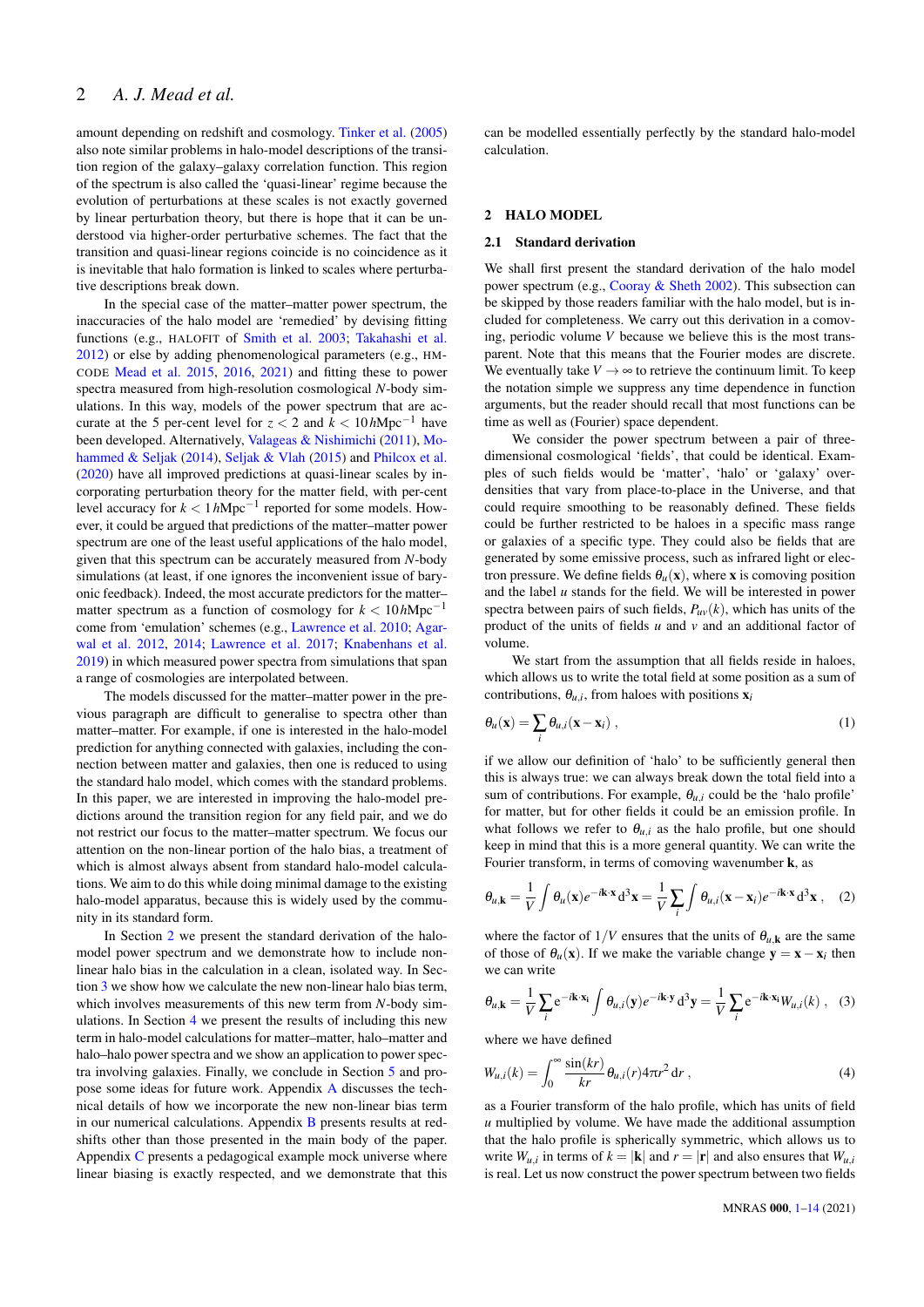(which could be identical),  $\theta_u$  and  $\theta_v$ :

$$
P_{uv}(k) = \langle \theta_{u,\mathbf{k}}^* \theta_{v,\mathbf{k}} \rangle = \langle \frac{1}{V^2} \sum_i \sum_j e^{-i\mathbf{k} \cdot (\mathbf{x}_i - \mathbf{x}_j)} W_{u,i}(k) W_{v,j}(k) \rangle . \quad (5)
$$

We can break this equation up into two pieces, the  $i = i$  piece, which we call the one-halo term and the  $i \neq j$  piece, which we call the two-halo term. The one-halo term is

$$
P_{uv}^{\text{IH}}(k) = \langle \frac{1}{V^2} \sum_{i} W_{u,i}(k) W_{v,i}(k) \rangle , \qquad (6)
$$

where the expectation value is taken over all modes in the volume and we have made the standard assumptions about isotropy and homogeneity that ensure that we can write expressions as a function of *k* only. We now assume a continuum of haloes, labelled with a mass *M*, and that the halo mass is the sole determinant of the halo properties. We further assume that these haloes are distributed according to a mass-distribution function  $n(M)$  (sometimes denoted  $dn/dM$ in the literature), where  $n(M)$  d*M* describes the number-density of haloes in the range  $M$  to  $M + dM$ . We can then write the sum as an integral by taking  $V \rightarrow \infty$  using

$$
\frac{1}{V} \sum_{i} \rightarrow \int n(M) \, \mathrm{d}M \,, \tag{7}
$$

<span id="page-3-0"></span>to get

$$
P_{uv}^{1H}(k) = \int_0^\infty W_u(M,k)W_v(M,k)n(M) \, dM \, . \tag{8}
$$

We can apply the same reasoning to the two-halo term, where we convert both sums to integrals

$$
P_{uv}^{2H}(k) = \int_0^\infty \int_0^\infty P_{hh}(M_1, M_2, k) \times W_u(M_1, k)W_v(M_2, k) n(M_1) n(M_2) dM_1 dM_2 , \quad (9)
$$

and we recognise the expectation of the complex exponential to be the power spectrum of the halo centres:  $P_{hh}(M_1, M_2, k)$ . Note that the functions  $W_u$  and  $W_v$  are common between equations [\(8\)](#page-3-0) and [\(9\)](#page-3-1). At this stage of the derivation it is common to make the approximation that haloes are linearly biased tracers of the underlying linear matter field

<span id="page-3-4"></span>
$$
P_{\rm hh}(M_1, M_2, k) \simeq b(M_1) b(M_2) P_{\rm mm}^{\rm lin}(k) , \qquad (10)
$$

where  $b(M)$  is the linear halo bias of haloes with mass *M* and  $P_{\text{mm}}^{\text{lin}}(k)$  is the linear-theory matter power spectrum. This approximation has the virtue of being correct at very large scales and also is mathematically convenient because it allows us to split the double integral in equation [\(9\)](#page-3-1) into a product of two one-dimensional integrals of similar form. The final result is then

$$
P_{uv}^{\text{2H}}(k) = P_{\text{mm}}^{\text{lin}}(k) \prod_{n=u,v} \left[ \int_0^\infty W_n(M,k)b(M)n(M) \, \mathrm{d}M \right] \,. \tag{11}
$$

The adopted halo mass function and linear halo bias *must* satisfy the following properties for any power spectrum involving the matter to have the correct large-scale limit<sup>[1](#page-3-2)</sup>:

$$
\int_0^\infty Mn(M)\,\mathrm{d}M = \bar{\rho}\,\,,\tag{12}
$$

<span id="page-3-2"></span><sup>1</sup> Achieving these limits is difficult numerically because of the large amount of mass contained in low-mass haloes according to most popular mass functions. Special care must be taken with the two-halo integral in the case of power spectra that involve the matter field. See Appendix [A](#page-14-29)

<span id="page-3-6"></span>
$$
\int_0^\infty Mb(M)n(M)\,\mathrm{d}M = \bar{\rho}\ .\tag{13}
$$

where  $\bar{\rho}$  is the mean comoving cosmological matter density. In words, these equations enforce that all matter is contained in haloes and that, on average, matter is unbiased with respect to itself.

As an example of how the two-halo term works in practice: In the special case of the matter–matter overdensity power spectrum we can write  $\theta_m(M,r) = \rho_m(M,r)/\bar{\rho}$  where  $\rho_m(M,r)$  is the halo matter density profile. We then note that  $W_m(M, k \to 0) = M/\bar{\rho}$ , and it is usual to factorise this normalisation, such that  $W_m(M, k) =$  $MU_m(M,k)/\bar{\rho}$ , with  $U_m(M,k \to 0) = 1$ . We can then write equation  $(11)$  as

$$
P_{uv}^{\text{2H}}(k) = P_{\text{mm}}^{\text{lin}}(k) \left[ \frac{1}{\bar{\rho}} \int_0^\infty MU_{\text{m}}(M,k) b(M) n(M) \, \text{d}M \right]^2 \,. \tag{14}
$$

and we see that  $P_{uv}^{2H}(k \to 0) = P_{mm}^{lin}(k \to 0)$  automatically as the term in the square brackets equals unity in this limit. For spectra other than matter–matter this is no longer true, and in general the large-scale limit of the two halo term will be equal to the linear spectrum multiplied by amplitude factors that account for the field content and the bias that arises from how these fields populate haloes.

#### 2.2 Including non-linear halo bias

<span id="page-3-1"></span>It is worth examining some of the approximations that lead to the standard halo-model equations  $(8)$  and  $(11)$ : It has been assumed that halo profiles are perfectly spherical with no substructure, that there is no scatter in profile properties at fixed host halo mass, and that halo properties depend only on halo mass and not on other properties, for example halo location. These approximations will break down, and the errors in the eventual power spectrum that they contribute will vary with the fields that are being considered (e.g., [Smith & Watts](#page-14-30) [2005;](#page-14-30) [Giocoli et al.](#page-14-31) [2010;](#page-14-31) [Smith & Markovic](#page-14-32) [2011;](#page-14-32) [Chen & Afshordi](#page-14-33) [2020;](#page-14-33) [Voivodic et al.](#page-14-34) [2020\)](#page-14-34). It is also usually assumed that haloes trace the underlying linear matter distribution with a linear halo bias. In this paper we focus on including scaledependent, non-linear halo bias within the halo-model calculation. A previous attempt to include non-linear halo bias has been made by [Smith, Scoccimarro & Sheth](#page-14-35) [\(2007\)](#page-14-35) where the combination of standard perturbation theory (SPT) and an Eulerian bias expansion were used to model the matter–matter, matter–halo and halo–halo power spectra. This approach was demonstrated to be successful at very large scales, where perturbation theory is a good description of clustering. A similar model is presented by [McDonald](#page-14-36) [\(2006\)](#page-14-36) where the renormalisation of coefficients in the bias expansion was considered for the first time. Both of these models rely on perturbation theory, and they fail on smaller scales where perturbation theory breaks down and where much of the constraining power of a contemporary cosmological survey lies. Alternatively, [Fedeli et al.](#page-14-13) [\(2014\)](#page-14-13) investigate a phenomenological non-linear biasing model where  $b(M) \rightarrow b(M, k)$  in equation [\(11\)](#page-3-3) and the *k* dependence is fitted to *N*-body data. In this paper we follow a different approach, and use measurements of the non-linear halo bias from simulations to push more deeply in to the non-linear regime.

<span id="page-3-5"></span><span id="page-3-3"></span>Our study is of particular relevance to galaxy–galaxy lensing, which is the study of the two-point function between galaxy and matter overdensities, where the matter clustering is accessed via weak gravitational lensing. The halo model is very widely used in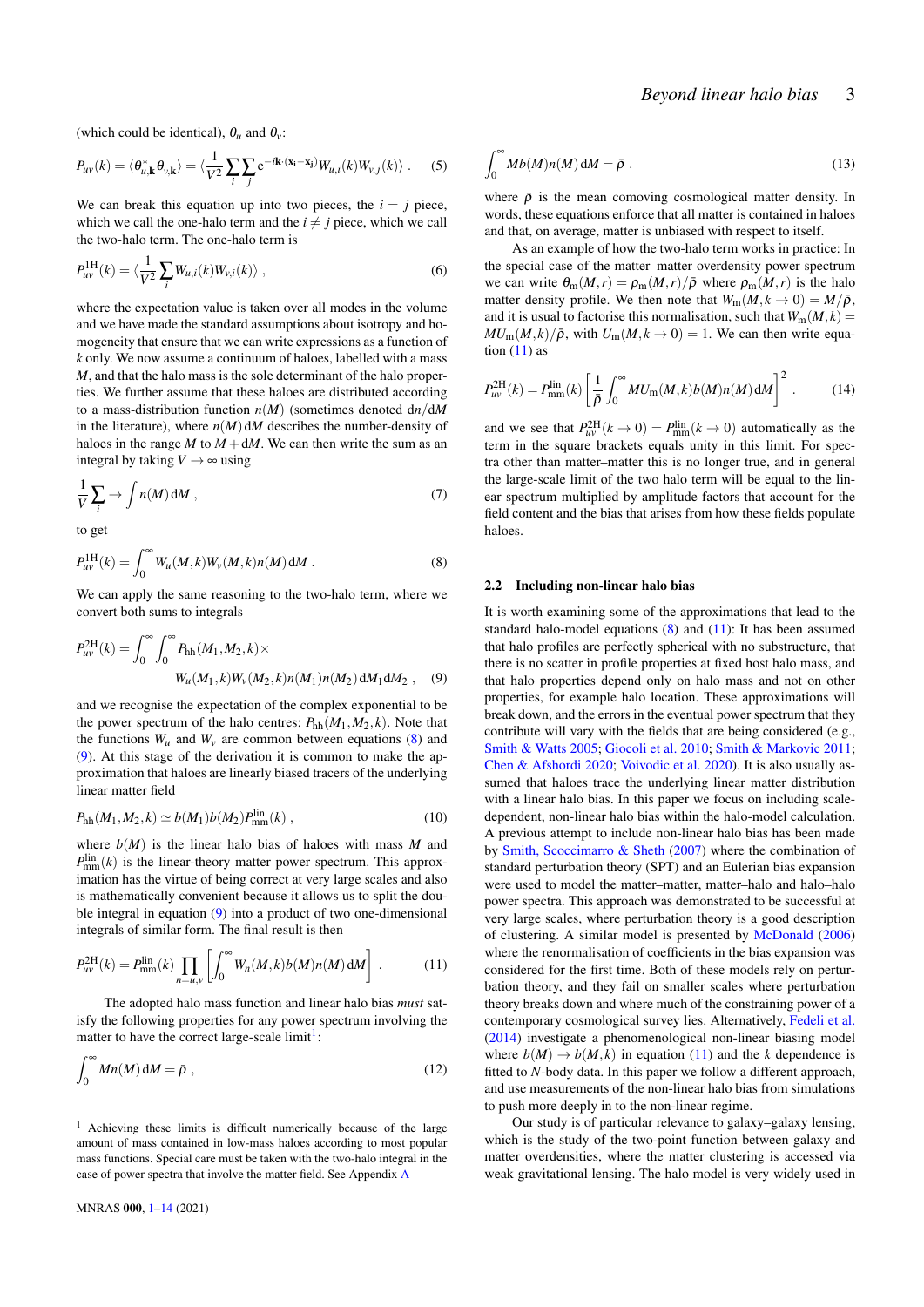## 4 *A. J. Mead et al.*

the interpretation of data from such observations, and is used to understand the fundamental link between haloes and galaxy formation therein (e.g., [Mandelbaum et al.](#page-14-3) [2005;](#page-14-3) [Cacciato et al.](#page-14-37) [2009\)](#page-14-37). Most halo models of galaxy–galaxy lensing assume a linear halo bias (e.g., [Cacciato et al.](#page-14-4) [2012;](#page-14-4) [Dvornik et al.](#page-14-38) [2018\)](#page-14-38), but the halo model of the galaxy–galaxy lensing signal developed by [van den Bosch](#page-14-39) [et al.](#page-14-39) [\(2013\)](#page-14-39) includes some non-linear effects of halo biasing in two ways. First, the idea that haloes cannot overlap (so-called halo exclusion) is considered by forcing the halo–halo correlation function to −1 on scales below the sum of the virial radii of the haloes contributing to the two-point function. Second, scale-dependent halo bias is included using a fitting function for the 'radial-dependent' bias taken from [Tinker et al.](#page-14-15) [\(2005\)](#page-14-15). This has the advantage that the [Tinker et al.](#page-14-15) [\(2005\)](#page-14-15) result is returned automatically on quasiliner scales, but the disadvantage that the applicability of results is limited to a specific galaxy population. In the [van den Bosch](#page-14-39) [et al.](#page-14-39) [\(2013\)](#page-14-39) model, and in some other galaxy–galaxy lensing prescriptions, the halo bias is defined to be relative to the non-linear matter field. In our work we avoid this, since in principle a good halo model should be able to predict the non-linear power spectra of matter–matter, matter–galaxies and galaxies–galaxies all from the same set of founding assumptions.

Different assumptions regarding non-linear halo bias impact on halo-model predictions in the transition region between the twoand one-halo terms, an accurate modelling of which is becoming important given the quality of contemporary data; traditional halo models generally underpredict either power or correlation in the transition region. In [Hayashi & White](#page-14-40)  $(2008)$  the halo–matter cross correlation is modelled by adopting the maximum of either the twoor one-halo term in the transition region. In [Garcia et al.](#page-14-41) [\(2020\)](#page-14-41) it is demonstrated that the transition region can be well modelled if halo boundaries are tailored to the cross correlation and if a halo exclusion term is included. In the [Koukoufilippas et al.](#page-14-12) [\(2020\)](#page-14-12) measurement of the the thermal Sunyaev-Zel'dovich (tSZ)–galaxy cross correlation the transition region was scaled by the ratio of HALOFIT to the standard halo model prediction for the matter–matter power spectrum. In [Hang et al.](#page-14-42) [\(2021\)](#page-14-42) the galaxy auto correlation is assumed to be a constant bias multiplying a linear part, plus a different constant bias multiplying a non-linear part, which is taken from HALOFIT. None of these solutions are particularly appealing from a theoretical perspective. We note that it is not obvious that the same correction that works in HALOFIT for matter–matter would apply more generally, and indeed later we show that this is not the case.

In the standard halo-model derivation, the calculation of the two-halo term is made tractable by making the approximation that the haloes are *linearly* biased tracers of the underlying *linear* matter field (equation [10\)](#page-3-4). At large scales the shape of the two-halo term of any power spectrum computed in this way will be exactly that of the linear spectrum; scale-dependent deviations from this arise due to the factors of  $W_n(M, k)$  in equation [\(11\)](#page-3-3). This means that the shape of the standard two-halo term is only different from linear theory on scales corresponding to the virial radii of the most massive haloes where  $W_n(M, k)$  starts to deviate from constant. We note that it seems unlikely that a linear halo bias is a good description of the clustering relation between haloes and matter on scales comparable to the sizes of individual haloes.

<span id="page-4-0"></span>Given that we know that in reality halo bias is not linear, let us instead not make this approximation, but write the halo power spectrum in the following way

$$
P_{\text{hh}}(M_1, M_2, k) = b(M_1)b(M_2)P_{\text{mm}}^{\text{lin}}(k)[1 + \beta^{\text{NL}}(M_1, M_2, k)], \quad (15)
$$

where the function  $\beta^{NL}$  captures all the things missing from

the standard linear-bias–linear-field model. We know some things about  $\beta^{NL}$ , specifically the large-scale limit:  $\beta^{NL}(M_1, M_2, k \rightarrow$  $0$ ) = 0, and also that it must obey symmetry with respect to mass arguments:  $\beta^{NL}(M_1, M_2, k) = \beta^{NL}(M_2, M_1, k)$ . The new idea presented in this paper is to include  $\beta^{NL}$  within semi-analytical calculations using the halo model. If we substitute equation  $(15)$  into equation [\(9\)](#page-3-1) we have

<span id="page-4-2"></span>
$$
P_{uv}^{\text{2H}}(k) = P_{mm}^{\text{lin}}(k) \prod_{n=u,v} \left[ \int_0^\infty W_n(M,k)b(M)n(M) \, \mathrm{d}M \right] +
$$
  

$$
P_{mm}^{\text{lin}}(k)I_{uv}^{\text{NL}}(k) \,. \tag{16}
$$

The first term is standard, and is identical to equation  $(11)$  and the new content is captured by  $I_{uv}^{\text{NL}}(k)$  in the second term

$$
I_{uv}^{NL}(k) = \int_0^\infty \int_0^\infty \beta^{NL}(M_1, M_2, k) \times
$$
  
 
$$
W_u(M_1, k)W_v(M_2, k)b(M_1)b(M_2)n(M_1)n(M_2) dM_1 dM_2.
$$
 (17)

<span id="page-4-6"></span>It is worth considering what this new content represents. The standard approximation is that haloes are *linearly* biased tracers of an underlying *linear* matter field. Since we know the linear matter field to be a Gaussian random field this implies that the halo fields themselves must be Gaussian random. The new content is all departures from this simple picture, including enhanced halo clustering, filamentary, sheet and void structure; all of which can be realised by moving haloes from their linear–Gaussian locations. This is often termed 'scale-dependent' bias. There is no reason to assume that the function  $\beta^{NL}$  should be particularly simple, indeed, given the complexity of the new content we might expect it to be a complicated function. We also have no reason to believe that it should be independent of either redshift or cosmological parameters. Since we know perturbation theory to be a good description of the Universe for  $k \lesssim 0.2 h \text{Mpc}^{-1}$  the  $\beta^{\text{NL}}$  function must also contain these perturbative corrections if it is to be a good, general model of clustering.

#### 2.3 Relation to other non-linear bias definitions

<span id="page-4-4"></span>Non-linear halo bias is often discussed in terms of the scaledependent function,  $b_{hh}(M_1, M_2, k)$ , defined by

$$
P_{\text{hh}}(M_1, M_2, k) = b_{\text{hh}}^2(M_1, M_2, k) P_{\text{mm}}^{\text{lin}}(k) ,
$$
\nwhere

$$
b_{\text{hh}}^2(M_1, M_2, k \to 0) = b(M_1)b(M_2) \tag{19}
$$

This is can be computed using our formalism (via equation [15\)](#page-4-0) as

$$
b_{\rm hh}^{2}(M_{1},M_{2},k) = b(M_{1})b(M_{2})[1 + \beta^{NL}(M_{1},M_{2},k)], \qquad (20)
$$

if  $M_1 = M_2$  there is an additional one-halo contribution (in this case called the shot noise) of  $1/\bar{n}_{h}$  where  $\bar{n}_{h}$  is the mean number density of the halo sample. Some authors define a halo bias via the cross spectrum between the halo-number-density field and the matter overdensity field:

<span id="page-4-5"></span>
$$
P_{\text{hm}}(M,k) = b_{\text{hm}}(M,k)P_{\text{mm}}^{\text{lin}}(k) \tag{21}
$$

This halo bias will be generally different from that measured through the halo-number-density auto spectrum, although they coincide at large scales. This 'cross bias' can be written in our notation (setting  $u = h$  and  $v = m$ ) as

$$
b_{\rm hm}(M,k) = W_{\rm m}(M,k)/P_{\rm mm}^{\rm lin}(k) +
$$
  

$$
b(M) \int_0^\infty dM_2 [1 + \beta^{\rm NL}(M,M_2,k)] W_{\rm m}(M_2,k) b(M_2) n(M_2).
$$
 (22)

<span id="page-4-3"></span><span id="page-4-1"></span>MNRAS 000, [1](#page-1-0)[–14](#page-12-0) (2021)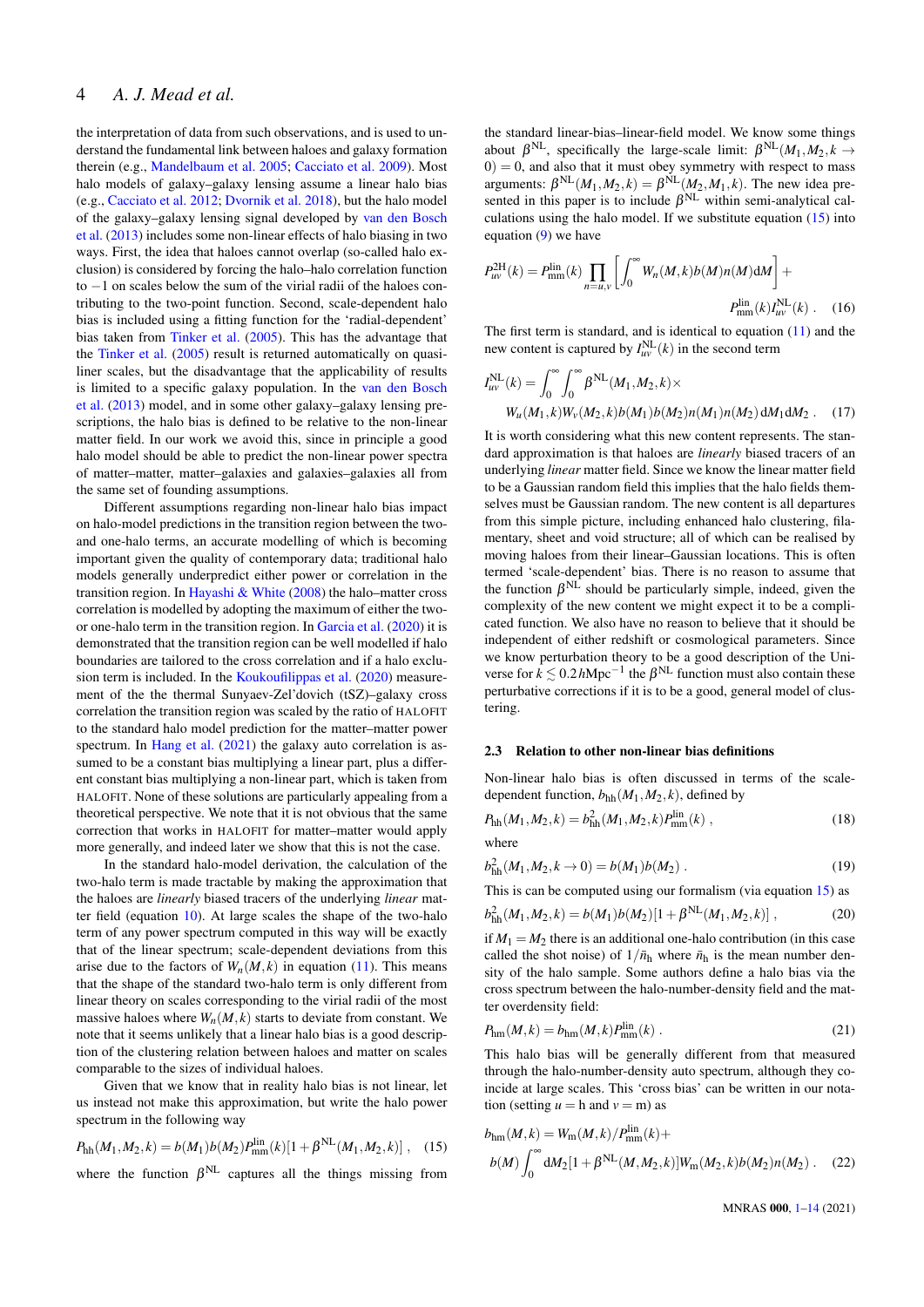The first term on the right-hand side of equation [\(22\)](#page-4-1) arises from the one-halo term (equation  $8$ ) while the second is from the two-halo term (equation  $16$ ). The equations in this subsection can be derived by taking  $W_h(M', k) = \delta_D(M - M') / \bar{n}_h$  as the window function for the halo, therefore in both equations  $(20)$  and  $(22)$  we have assumed that we are considering thin halo mass bins.

Some authors define the halo biases in equation [\(18\)](#page-4-4) or [\(21\)](#page-4-5) with respect to the *non-linear* matter–matter power spectrum, rather than the linear matter spectrum. In this paper, we always define it with respect to the linear spectrum and this distinction is important in our work because: Firstly, it is halo bias defined in this way that enters standard halo-model calculations, and secondly a general model should be able to *predict* the non-linear matter– matter spectrum, and since all matter is contained in haloes this itself *must* come from the haloes. If one wanted to work with halo bias defined relative to the underlying *non-linear* matter–matter spectrum then this itself is computable from our model by taking matter overdensity profiles in equations [\(16\)](#page-4-2) and [\(17\)](#page-4-6).

## <span id="page-5-0"></span>3 MEASURING NON-LINEAR HALO BIAS

#### 3.1 Measurement

It would be ideal if we could calculate  $\beta^{NL}$  from first principles. However, while perturbation theory may be able to give us some insight at large scales, we anticipate  $\beta^{\rm NL}$  to have structure on scales that are out of reach of even state-of-the-art perturbation theories. Therefore, we decide to measure the required function from *N*body simulations. If we simply rewrite equation [\(15\)](#page-4-0) as

$$
1 + \beta^{NL}(M_1, M_2, k) = \frac{P_{hh}(M_1, M_2, k)}{b(M_1)b(M_2)P_{mm}^{\text{lin}}(k)},
$$
\n(23)

we can see that a sensible way to measure  $\beta^{NL}$  is to measure  $P_{hh}(M_1, M_2, k)$  and then to divide it by the linear power spectrum multiplied by the product of linear halo bias factors for  $M_1$  and  $M_2$ . Recall that  $P_{hh}(M_1,M_2,k)$  is the cross-power spectrum measured between haloes of mass  $M_1$  with those of mass  $M_2$ . In real measurements we have to bin haloes in mass to measure this function. If we consider the auto-spectrum  $(M_1 = M_2)$  then we will also have to subtract (halo) shot noise from the measured halo power spectra, because, in our approach, this is the one-halo contribution to the halo auto spectrum, and we are interested only in the two-halo contribution. This shot noise is not a problem if we consider the cross spectrum between haloes in two different mass bins because it is automatically zero when the haloes in each leg of the cross spectrum are different. The shot-noise contribution to a given autohalo-power-spectrum measurement is given by

$$
P_{\text{hh}}^{\text{SN}} = \frac{1}{\bar{n}_{\text{h}}} \,, \tag{24}
$$

where  $\bar{n}_{h}$  is the mean halo number density measured for the mass bin in question. Some authors consider a non-Poissonian shot noise, not given by equation [\(24\)](#page-5-1) and may also consider halo exclusion (the spatially exclusivity of haloes) to affect the shot-noise term. In our picture, halo exclusion will enter in the non-linear halo bias portion of the two-halo term, since it pertains to the way that haloes trace the underlying matter field, rather than the structure within the haloes themselves. In fact, regardless of the position one takes on a shot-noise correction for haloes, subtracting power according to equation  $(24)$  is correct in our work given that this is exactly what we take for the one-halo term when we evaluate halo–halo

auto power spectra using our model (equation [8\)](#page-3-0). Subtracting equation [\(24\)](#page-5-1) can therefore be seen as a method for isolating the twohalo term from the halo–halo auto power measurement.

#### 3.2 Simulations

We measure  $\beta^{NL}(M_1, M_2, k)$  using data taken from the MUL-TIDARK simulation database<sup>[2](#page-5-2)</sup> [\(Klypin et al.](#page-14-43) [2011;](#page-14-43) [Prada et al.](#page-14-44) [2012;](#page-14-44) [Riebe et al.](#page-14-45) [2013\)](#page-14-45). We use data from the original MUL-TIDARK simulation, which simulated  $N = 2048<sup>3</sup>$  particles in a  $L = 1000h^{-1}$ Mpc cube. We consider the combination of a high number of particles in the large volume of MULTIDARK advantageous for our measurement at both large and small scales. We utilise haloes that have been identified via the ROCKSTAR phase-space algorithm of [Behroozi et al.](#page-14-46)  $(2013)^3$  $(2013)^3$  $(2013)^3$  and defined using the 'virial' criterion, with a spherical-overdensity threshold given by  $\simeq$  360 $\bar{\rho}$  at  $z = 0$ , which comes from spherical-collapse calculations (e.g., [Bryan & Norman](#page-14-47) [1998\)](#page-14-47) for the simulated *WMAP* 5 ΛCDM cosmology:  $\Omega_{\rm m} = 0.27$ ;  $\Omega_{\rm b} = 0.0469$ ;  $\Omega_{\rm v} = 1 - \Omega_{\rm m}$ ;  $h = 0.7$ ;  $n = 0.95$ ;  $\sigma_8 = 0.82$ . We prefer to use the virial halo definition of haloes because of results presented in [Mead et al.](#page-14-19) [\(2021\)](#page-14-19), where it was demonstrated that halo-model calculations are more robust with respect to cosmological dependence when haloes are defined using the virial condition (as opposed to  $200\bar{\rho}$  or  $200\rho_c$ ). However, in principle one could work with any desired halo definition as long as consistency is maintained<sup>[4](#page-5-4)</sup>. To measure  $\beta^{NL}$  (equation [23\)](#page-5-5) we calculate halo–halo cross power between 8 mass bins, which leads to 36 unique cross-combinations. The choice of 8 mass bins represents a reasonable compromise between having enough bins so that we gain in halo-mass resolution, while also allowing each bin to contain enough haloes such that the measurement is not too noisy<sup>[5](#page-5-6)</sup>. The lower limit of our lowest-mass bin corresponds to haloes with 50 particles, which in MULTIDARK is  $\simeq 10^{11.\overline{6}} h^{-1} M_{\odot}$ . In this paper we only care about the halo position and mass being accurately measured, and 50 particles can be considered a minimum for this [\(Knebe et al.](#page-14-48) [2011\)](#page-14-48). We compared the mass function of our halo sample with theoretical expectations from [Tinker et al.](#page-14-49) [\(2010\)](#page-14-49) and find good agreement, even at our 50 particle lower limit<sup>[6](#page-5-7)</sup>.

<span id="page-5-8"></span><span id="page-5-5"></span>The limits of our mass bins are defined to be equally spaced in peak height, ν, defined via

$$
v = \frac{\delta_{\rm c}}{\sigma(M)}\,,\tag{25}
$$

<span id="page-5-1"></span>between the *v* value corresponding to the lowest-mass haloes ( $v \simeq$ 0.74 at  $z = 0$ ) and that corresponding to the most-massive halo ( $v \approx 3.97$  at  $z = 0$ ). We prefer to work with v bins, rather than  $M$  or  $log(M)$ , because many quantities of cosmological interest, such as the halo mass function, bias and concentration–mass relation, have been shown to be more independent of further cosmology

<span id="page-5-2"></span><sup>2</sup> <https://www.cosmosim.org>

<span id="page-5-4"></span><span id="page-5-3"></span><sup>&</sup>lt;sup>3</sup> We obtain very similar results if we utilise haloes identified via the bound-density maximum (BDM) algorithm of [Klypin & Holtzman](#page-14-50) [\(1997\)](#page-14-50). <sup>4</sup> This would necessitate remeasuring  $\beta^{NL}$  from a different halo catalogue with the new mass definition, or else translating between halo-mass definitions (e.g., via the NFW profile).

<span id="page-5-6"></span><sup>5</sup> We obtain very similar results if we increase the number of mass bins from 8 to 12.

<span id="page-5-7"></span>We also use data from the BOLSHOI simulation, which is the same as MULTIDARK in all respects apart from being smaller, 250*h*<sup>-1</sup>Mpc, and thus able to resolve lower-mass haloes.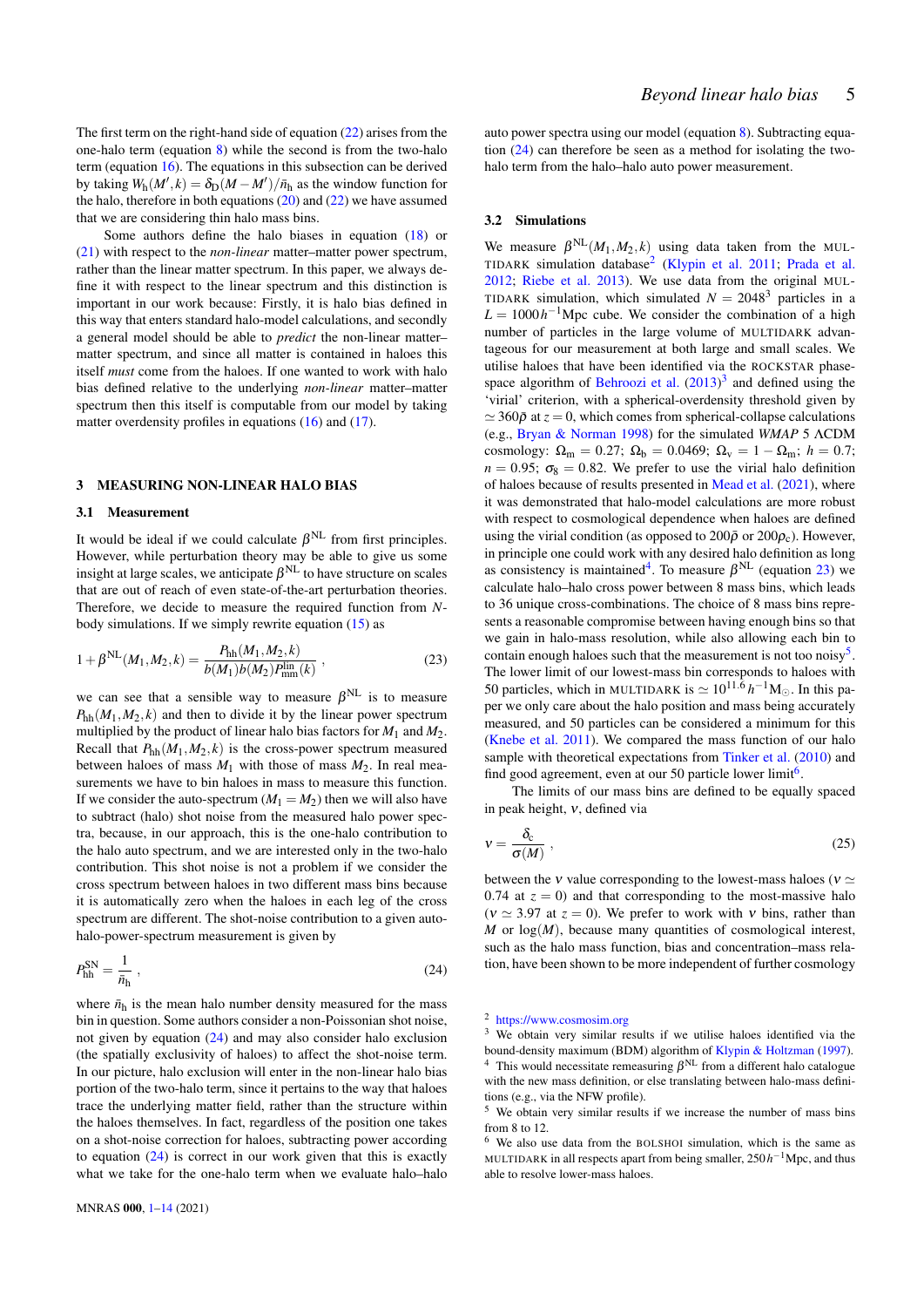dependence when expressed in terms of ν. While we do not investigate the cosmology dependence of  $\beta^{NL}$  in this paper, we feel that expressing it in terms of  $v$  may be useful in the future. In equation [\(25\)](#page-5-8) we take the (cosmology-dependent) critical threshold for collapse,  $\delta_c$  from [Nakamura & Suto](#page-14-51) [\(1997\)](#page-14-51), although this cosmology dependence has a negligible impact (see [Mead et al.](#page-14-19) [2021\)](#page-14-19) on the eventual results in this paper. The standard deviation in the linear matter field,  $\sigma(M)$ , is calculated analytically in the usual way using a top-hat filter.

## 3.3 Constructing  $\beta^{\text{NL}}$

We compute  $P_{hh}(M_1,M_2,k)$  via fast Fourier transform with 512<sup>3</sup> cells and subtract halo shot noise for auto spectra as per equation [\(24\)](#page-5-1) in order to isolate the two-halo component. We only keep wavenumbers up to half of the Nyquist frequency (for our number of mesh cells  $k_{\text{Ny}}/2 \simeq 0.8 \, h\text{Mpc}^{-1}$ ) in order to avoid the effects of aliasing. Following equation [\(23\)](#page-5-5), we construct  $\beta^{NL}(M_1, M_2, k)$  by dividing the measured halo–halo power spectra by the linear power spectrum. For *k* < 0.08*h*Mpc−<sup>1</sup> we take the linear matter–matter spectrum to be that measured from the simulation itself<sup>[7](#page-6-1)</sup>. At large scales this allows us to cancel some cosmic variance that would otherwise dominate our measurement. We are unable to use the simulation measurement for *k* > 0.08*h*Mpc−<sup>1</sup> because non-linear contributions to the measured matter–matter field become important, so we use a smooth theory calculation from CAMB [\(Lewis](#page-14-52) [et al.](#page-14-52) [2000\)](#page-14-52). In practice this is not a problem at these smaller scales because the measurement is not noise dominated, and in any case the noise would not benefit from cosmic-variance cancellation since it is not Gaussian. We then also divide by the product of the linear halo bias factors, which we take from fitting a linear bias model to the *k* < 0.08*h*Mpc−<sup>1</sup> portion of the measurement of  $P_{hh}(M_1, M_2, k)/P_{mm}^{lin}(k)$ . We also investigated taking the linear bias from the [Tinker et al.](#page-14-49) [\(2010\)](#page-14-49) fitting function, and found similar re-sults<sup>[8](#page-6-2)</sup>. However, we noticed discrepancies if we take the linear bias from a less accurate source, for example the peak-background split model of [Tinker et al.](#page-14-49) [\(2010\)](#page-14-49).

In Fig. [1](#page-7-0) we show the  $\beta^{NL}$  function measured from MULTI-DARK for 4 different mass bins at  $z = 0$ . The measurement is noisy at large scales, but appears to asymptote to zero. Structure in  $\beta^{\rm NL}$ becomes visible for  $k > 0.08 h \text{Mpc}^{-1}$  and we observe a prominent, positive detection of the function for  $k > 0.1 h \text{Mpc}^{-1}$  with an amplitude that is dependent on the mass bin. At smaller scales still, the function seems to decay, particularly for the higher mass bins, which we suspect may be because the spatially exclusivity of haloes ensures that the correlation function must be −1 at scales smaller than the sum of the virial radii of the two halo populations being correlated. This halo-exclusion condition for small scales in the correlation function will translate in to a small-scale depletion in power for wavenumbers greater than that corresponding to the sum of the virial radii. The two highest-mass bins shown in Fig. [1](#page-7-0) correspond to  $r_v \approx 0.94$  and  $1.26h^{-1}$ Mpc respectively, which correspond to the dips visible in the right-hand panel to within factors of  $\sim \pi$ .

In the top row of Fig. [2](#page-7-1) we show  $\beta^{NL}$  at  $z = 0$  as a function of two mass variables as measured from MULTIDARK at  $k = 0.1, 0.3$ 

and 0.8*h*Mpc−<sup>1</sup> separately. We parametrize the function in terms of the 'peak height', ν, rather than *M* (equation [25\)](#page-5-8) because this pertains directly to our numerical implementation (Section [4\)](#page-6-0). For reference,  $v = 0.5, 1, 2$  and 3 correspond to  $\simeq 10^{10.4}, 10^{12.5}, 10^{14.2}$ , and  $10^{14.9} h^{-1} M_{\odot}$  haloes for this cosmology at  $z = 0$ . We see that, in general, the function increases in amplitude as *k* increases, as can also be seen in Fig. [1.](#page-7-0) We also see the expected reflection symmetry about the  $v_1 = v_2$  line. We measured this function from MUL-TIDARK for  $v \ge 0.75$ , and for lower values of v we linearly extrapolate to get an estimate of  $\beta^{NL}$  (we discuss the validity of this later). We are not able to measure  $\beta^{NL}$  for  $v \lesssim 0.75$  because this corresponds to haloes below our 50 particle limit. Note that we only have 25 bins in *k* and 8 bins in ν for the measurement, and the rest of  $\beta^{NL}$  is calculated either via linear interpolation or extrapolation in three dimensions. The locations of high signal in Fig. [2](#page-7-1) indicate cross spectra that have particularly strong non-linear halo biases. We note particular intensity in the cross between very low  $v \sim 0.4$ and high  $v \sim 2.5$  haloes. This plausibly originates from low-mass haloes falling on to higher-mass haloes. We also see a negative signal between  $v \sim 2$  and  $v \sim 3$  haloes, which could be a result of high-mass haloes having formed through major mergers leaving a deficit of the haloes that needed to have merged.

## <span id="page-6-0"></span>4 RESULTS

#### 4.1 Calculation detail

The main results of this paper are halo-model calculations for the matter–matter, matter–halo and halo–halo power spectra when the two-halo term is calculated using equation  $(16)$ . From equation  $(17)$ we see that this requires us to evaluate a double integral over the  $\beta^{NL}(M_1, M_2, k)$  function weighted by halo bias, mass function, and profile functions. Difficulty arises in the numerical integration when one of the fields is 'matter' because of substantial contributions from low-mass haloes, well below the mass typically resolved by *N*-body simulations, we discuss this in detail in Appendix [A.](#page-14-29) In practice, we evaluate this integral by converting *M* to the dimensionless 'peak height', defined in equation [\(25\)](#page-5-8). We then use the mass functions  $g(v)$ , normalised such that the integral over all v gives unity, which is related to  $n(M)$  via

$$
g(v) dv = \frac{M}{\bar{\rho}} n(M) dM.
$$
 (26)

For our halo-model calculations we take the form of  $g(v)$  and  $b(v)$ from [Tinker et al.](#page-14-49) [\(2010\)](#page-14-49) and we take the overdensity threshold,  $\Delta_{\rm V}(z)$ , to be that used for halo identification in the MULTIDARK simulations (taken from [Bryan & Norman](#page-14-47) [1998:](#page-14-47)  $\simeq 360\bar{\rho}$  at  $z = 0$ , asymptoting to  $\simeq 178\bar{\rho}$  at high *z*). The mass function and halo bias are defined in such a way that equations  $(12)$  and  $(13)$  are automatically satisfied. For any power spectrum involving the matter field we must also choose a halo profile, and we adopt the profile of [Navarro, Frenk & White](#page-14-55) [\(1997\)](#page-14-55),

$$
\rho(M,r) \propto \frac{1}{r/r_s(1+r/r_s)^2} \,,\tag{27}
$$

which is truncated at the virial radius defined such that this encloses an average density of  $\Delta_v(z)$  times the mean density:

$$
M = 4\pi r_v^3 \Delta_v(z) \bar{\rho} \ . \tag{28}
$$

The virial radius is related to the halo-scale radius,  $r<sub>s</sub>$  via the massdependent concentration parameter  $c = r_v/r_s$ , which we take from

<span id="page-6-1"></span><sup>&</sup>lt;sup>7</sup> In fact, we take the  $z \approx 3$  density field grown to the desired redshift, because the initial conditions of these simulations no longer exist.

<span id="page-6-2"></span><sup>8</sup> In principle, one could also use a linear bias emulator (e.g., [Valcin et al.](#page-14-53) [2019;](#page-14-53) [McClintock et al.](#page-14-54) [2019a\)](#page-14-54).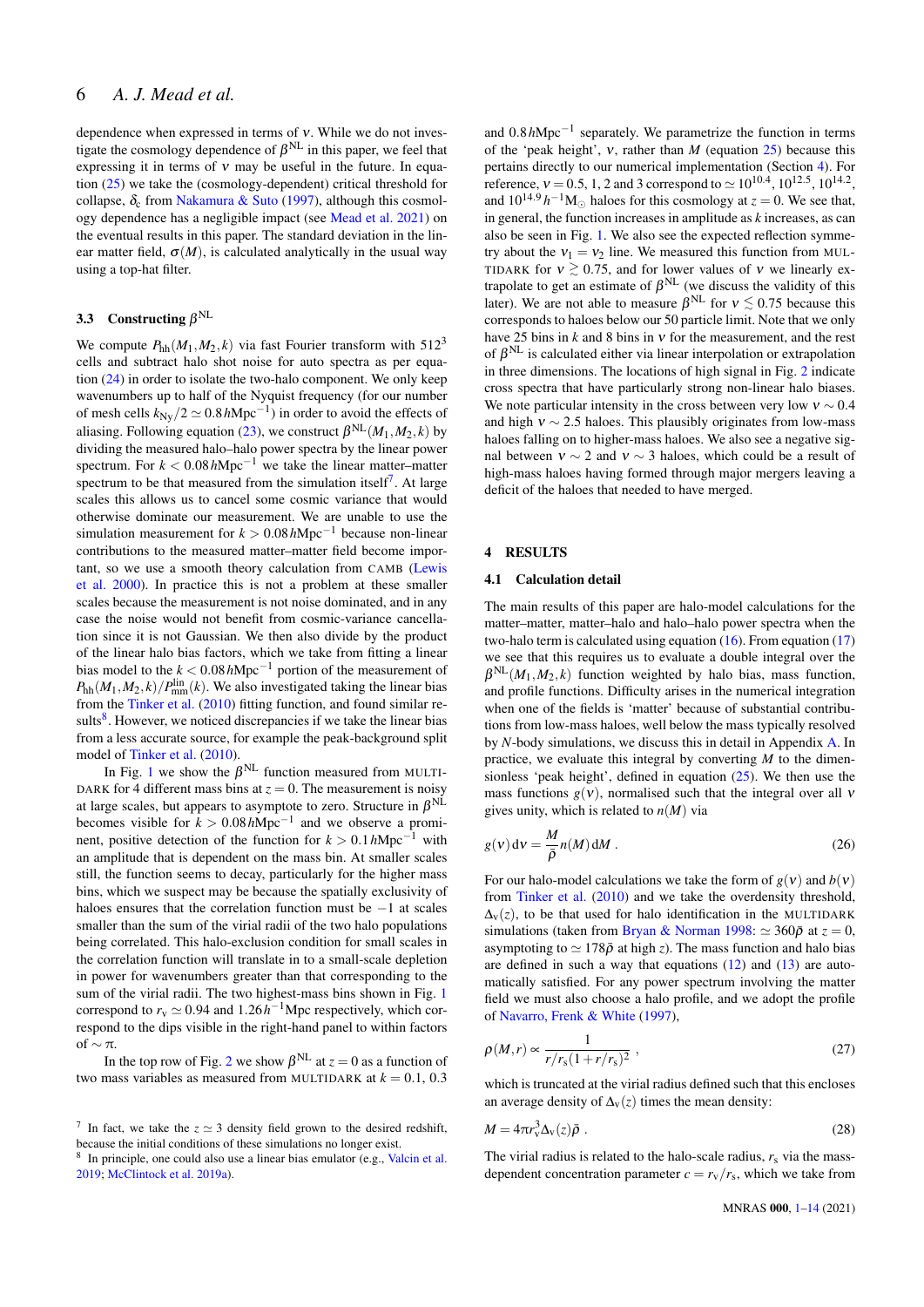

<span id="page-7-0"></span>**Figure 1.** Non-linear halo bias function  $\beta^{NL}(M_1, M_2, k)$  measured from the MULTIDARK simulation at  $z = 0$ . We show this function measured for auto- and cross-combinations of 4 halo-mass bins centred at  $10^{12.2}$ ,  $10^{13.2}$ ,  $10^{13.8}$  and  $10^{14.3}$   $h^{-1}$ M<sub> $\odot$ </sub>. The left-hand panel shows the 4 auto spectra, while the other panels show the 6 possible cross spectra, with each point/error set coloured according to the bin colours denoted in the left-hand panel. The dashed vertical line 0.08*h*Mpc−<sup>1</sup> indicates our split between those modes we take to be linear and those we take to be non-linear. Error bars, shown only for *k* > 0.08*h*Mpc−<sup>1</sup> , show error-on-the-mean power in each *k* bin in the halo–halo power spectra measured from the simulation, the errors are not shown for *k* < 0.08*h*Mpc−<sup>1</sup> where we enjoy some cosmic variance cancellation because here we divide by the measured linear spectrum. At low  $k$ , we see that  $\beta^{NL}$  tends to zero, as per our expectation. We see non-zero structure start to emerge in β NL for *k* ><sup>∼</sup> 0.08*h*Mpc−<sup>1</sup> . For *k* ∼ 0.8*h*Mpc−<sup>1</sup> we see the function approaches unity for some halo-mass bins, which indicates that this will provide order-unity corrections to analytical calculations around these scales. That the function turns over and starts to decrease at small scales for spectra that involve the higher halo masses is probably because of halo exclusion, which limits how close two haloes can physically be, thus killing the power below scales that correspond to the sum of the two virial radii.



<span id="page-7-1"></span>Figure 2. The upper set of three panels show the function  $\beta^{NL}(v_1, v_2, k)$  at  $k = 0.2$  (left), 0.4, and 0.8*h*Mpc<sup>-1</sup> (right), all at  $z = 0$ . The lower three panels show the integrand for the function  $I_{mm}^{NL}(k)$ , defined in equation [\(17\)](#page-4-6). This integrand is  $\beta^{NL}(v_1, v_2, k)U_m(v_1, k)U_m(v_2, k)b(v_1)b(v_2)g(v_1)g(v_2)$  and it is shown here for the case of the matter–matter power spectrum; for most of the masses and scales shown here  $U_m(v, k) \simeq 1$ .  $\beta^{NL}$  is measured directly from the MULTIDARK simulation in ν bins and we linearly interpolate between these bins to acquire a continuous function, which leaves some square residual patterns, most visible in the top-left panel. The lowest mass haloes that we measure correspond to  $v \approx 0.75$ , which corresponds to the dashed vertical and horizontal lines in each panel. To get values for  $\beta^{NL}$  outside this limit we linearly extrapolate from our measurements at higher halo masses. For reference, for this cosmology at this redshift  $v = 0.5, 1, 2$ , and 3 correspond to halo masses:  $\log_{10}(M/h^{-1}M_{\odot}) \simeq 10.4, 12.5, 14.2,$  and 14.9.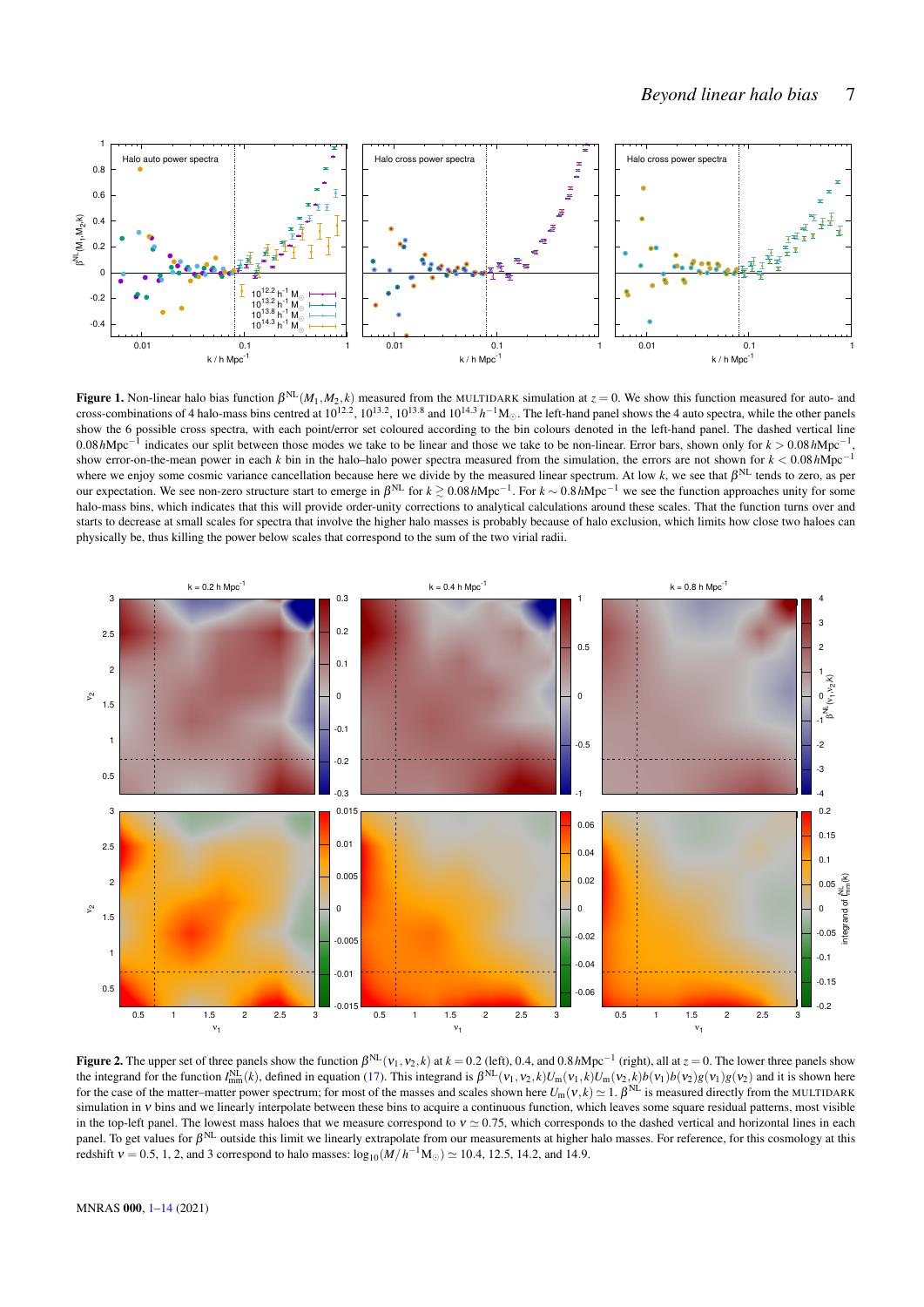

<span id="page-8-1"></span>Figure 3. Halo model matter–matter power spectrum predictions (dashed) decomposed in to two-halo (solid) and one-halo terms (solid black) for the standard halo model (red) and our improved non-linear halo bias model (blue) at  $z = 0$ . The one-halo term is identical for each model. The linear power (dashed black) is also shown. The top panel shows the power spectra, while the lower panel shows the ratio of the predictions to linear theory. We see that the power in our new two-halo term is approximately double that of the standard at  $k \simeq 0.7 h \text{Mpc}^{-1}$ .

[Duffy et al.](#page-14-56) [\(2008\)](#page-14-56) and use the appropriate redshift-dependent relation for their full sample of haloes identified using a virial criterion. We are primarily interested in intermediate 'quasi-linear' scales and neither the adopted halo profile nor specific concentration-mass re-lation are important for our results<sup>[9](#page-8-0)</sup>, which only start to have a significant impact for  $k \gtrsim 1 \, h \text{Mpc}^{-1}$ .

The lower row of Fig. [2](#page-7-1) shows the  $I_{mm}^{NL}$  integrand, defined in equation [\(17\)](#page-4-6), for the special case of the matter–matter power spectrum. For the scales and mass ranges shown,  $W_m(M, k) \simeq M/\bar{\rho}$  and therefore the most significant change when going from  $\beta^{NL}$  to the integrand for  $I_{mm}^{NL}$  is the suppression at high  $\nu$  caused by the halomass function. Fig. [2](#page-7-1) therefore shows the halo-mass ranges that give additional contributions in our two-halo term from the nonlinear halo bias.

When evaluating the non-linear bias correction in equa-tion [\(17\)](#page-4-6) we force the correction to be zero for  $k < 0.08 h \text{Mpc}^{-1}$ . This is consistent with our earlier choices because we measure our linear halo bias using these scales, and so we are making an implicit assumption that scale-dependent halo bias should be zero here. This choice makes only a small difference to our results because the correction, even when evaluated, is very small for  $k < 0.08 h Mpc^{-1}$ . However, because  $\beta^{NL}$  is noise dominated at these scales, if we do not force the correction to zero we transfer this noise into our halo-model calculation.

In Fig. [3](#page-8-1) we compare the halo-model predictions for the matter–matter power spectrum decomposed in to the different twoand one-halo terms. Scale-dependence compared to linear theory in the standard two-halo term can only ever be a suppression, which arises only due to the scale dependence in the halo window profiles  $(W_n(M, k)$  in equation [11\)](#page-3-3). This small suppression can be seen at the smallest scales shown in Fig. [3.](#page-8-1) In contrast, the inclusion of non-linear halo bias invokes a strong scale dependence in the two-halo term, which boosts the power compared to the standard,

starting at  $k \sim 0.1 h \text{Mpc}^{-1}$ , and this boost can reach a factor of  $\sim 2$ at  $k \sim 0.7 h \text{Mpc}^{-1}$ . However, such a strong effect is not seen in full in the total power prediction because the maximum of this occurs on scales where the one-halo term (which is identical in each model) starts to dominate the power spectrum prediction. Despite this, the total power in our new model is still boosted by  $\sim$  50 per cent in the transition region between the two terms compared to the standard model. That power in our two-halo term starts to decay for  $k \ge 0.7 h \text{Mpc}^{-1}$  is a combination of halo exclusion effects that are included in our measurement of  $\beta^{NL}$ , window profiles trunca-tion from equation [\(17\)](#page-4-6), and the fact that we only measure  $\beta^{NL}$ for  $k \lesssim 0.8 \, h \text{Mpc}^{-1}$  and extrapolate it beyond this. In any case, at such small scales the one-halo term dominates the overall power spectrum.

#### 4.2 Halo-model power spectra

Fig. [4](#page-9-0) is the main result of this paper, and shows halo-model calculations with and without including  $\beta^{NL}$ . We show power for auto and cross combinations for three halo mass bins:  $10^{12.5} - 10^{13.0}$ ,  $10^{13.0} - 10^{13.5}$ ,  $10^{13.5} - 10^{14.0} h^{-1}$ M<sub>☉</sub> and the matter field, all taken from MULTIDARK. Diagonal panels show the auto spectra while off-diagonal panels show the cross spectra. Error bars show erroron-the-mean power in each *k* bin.

The top triangle set show a comparison of the raw power spectrum measurement from simulations to the model predictions. This set of plots is not very useful for investigating the fine details of the performance of our method, but does demonstrate that we are generating predictions that are broadly realistic when compared to the simulated data. Note that in each panel the one-halo term is the same for both the standard and non-linear bias model calculations. The one-halo term is only present in some panels: those where there is an overlap between the haloes in the two fields that make up the power spectrum.

The lower triangle set show the ratio of our model predictions to the simulation measurements, with the error bar translated from the simulations into this new space. The standard halo-model prediction is shown together with that from two versions of our calculation that include  $\beta^{\text{NL}}$ . First we discuss the halo–halo auto spectra: in this case we see a small improvement when non-linear halo bias is included in the calculation, but an improvement that corrects the ∼ 10 per cent low residual that would otherwise be present. If we instead consider the cross spectra between the halo-mass bins, we see a more dramatic improvement, where under predictions in power of ∼ 40 per cent are almost perfectly cured when one includes the non-linear halo bias. This dramatic difference between the auto- and cross-spectra is due to the halo shot noise, which appears in the auto spectra only and is accounted for via the one-halo term of the standard halo model calculation. The fact that this is absent in the cross spectra between different halo-mass bins allows us to see the true deficit in two-halo power when compared to the linear-bias–linear-power assumption in the standard halo model, which is obscured in the auto spectra by the relatively powerful one-halo term at smaller scales. In some ways, the success of our model for the halo auto- and cross-spectra is not much of a success, given that we essentially use the difference between the standard halo model prediction and the simulations to inform the correction in the non-linear halo bias model. What saves these plots from complete triviality is the fact that the mass bins used are different from those used in our measurement of  $\beta^{NL}$  and also that the model predictions come via the full halo-model apparatus, including the choice of [Tinker et al.](#page-14-49) [\(2010\)](#page-14-49) for the mass function and

<span id="page-8-0"></span><sup>&</sup>lt;sup>9</sup> We get essentially identical results for everything presented in this paper if we replace the NFW profile with an isothermal,  $\sim 1/r^2$ , profile.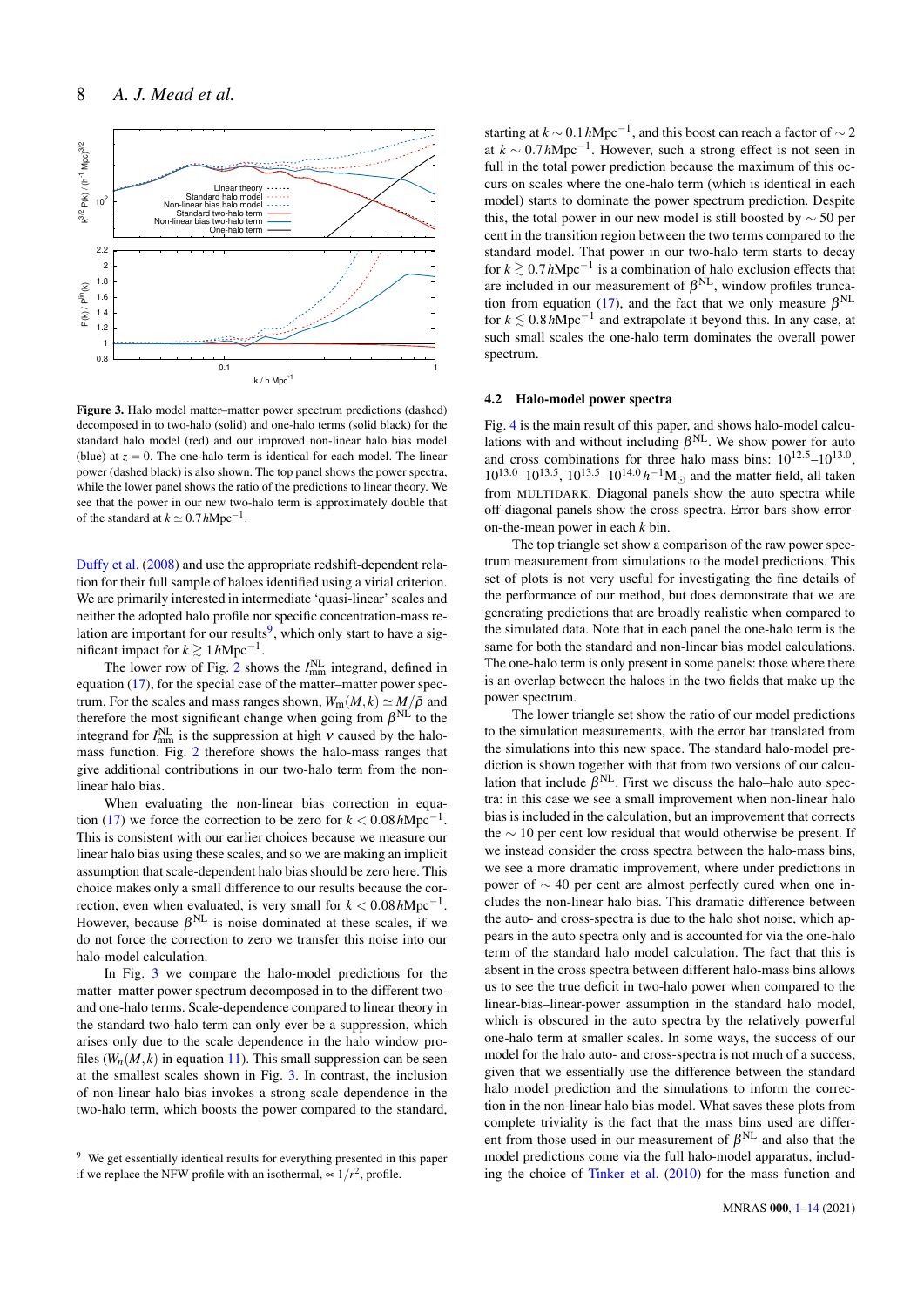

<span id="page-9-0"></span>Figure 4. Upper-triangular set shows cross-power spectra computed between different cosmological fields using a standard halo-model calculation (red) and our improved method (blue and green) compared to measurements from simulations (black points with errors). The cosmological fields we show are matter overdensity and three sequential halo-mass bins of halo overdensity. The two- (long-dashed coloured) and one-halo (short-dashed black) terms are also shown, but note that the one-halo term is identical for both models. The linear theory matter power spectrum is also shown (solid black). The effect of the improvement to the calculation that is discussed in this paper is prominent in the transition region between the two- and the one-halo terms. This can be better appreciated in the residual panels in the lower-triangular set where the model is divided by the simulated data. For each spectrum we see a clear improvement when using the new halo-model calculation with non-linear halo bias included. Error bars are errors-on-the-mean taken from power spectrum measurements from the simulations.

MNRAS 000, [1](#page-1-0)[–14](#page-12-0) (2021)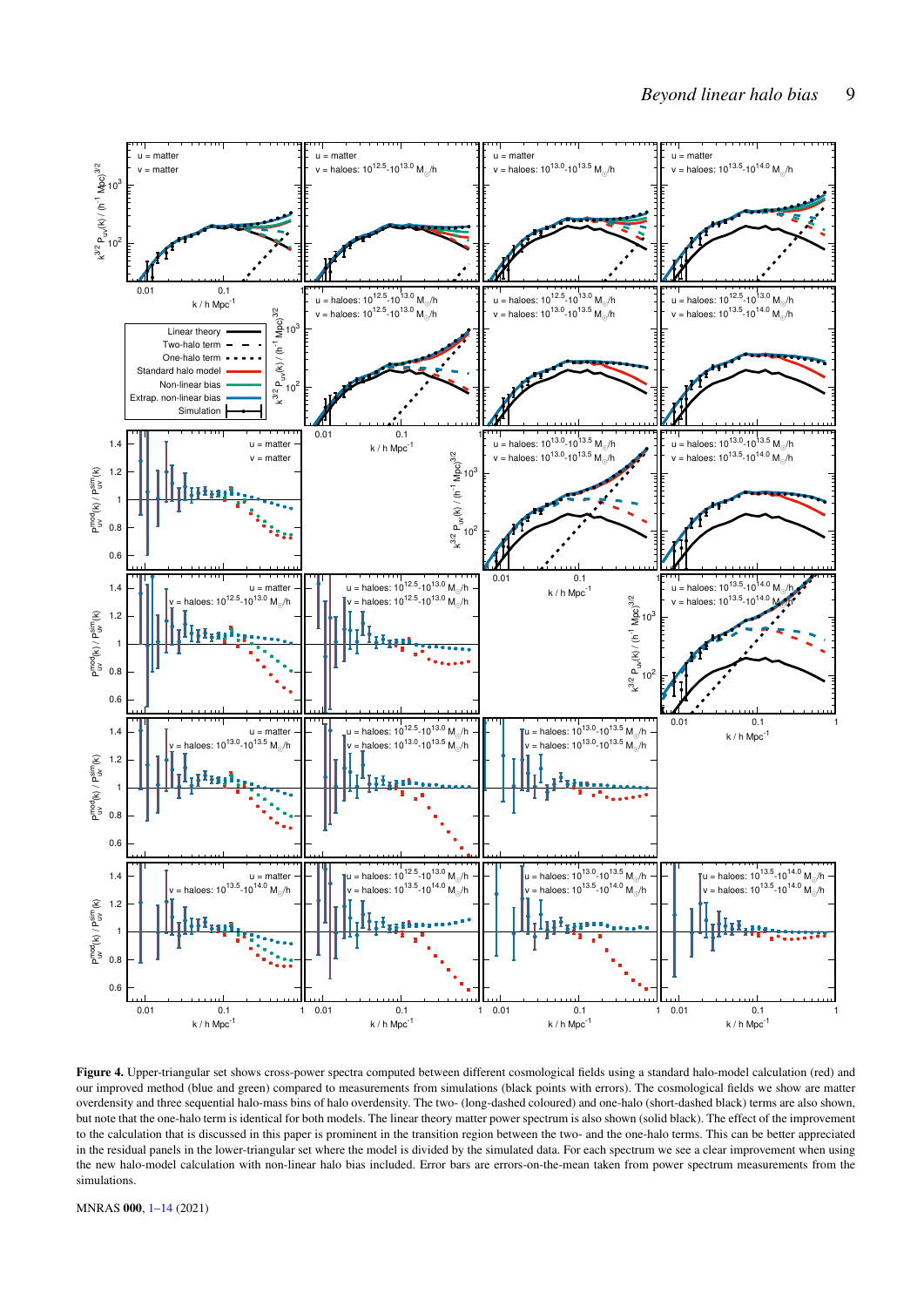bias. If there were any serious discrepancies between these choices and reality, these would manifest in the Figure. In this sense, the halo–halo panels of Fig. [4](#page-9-0) provide a useful sanity check and inform us that our halo-model implementation is performing as expected. That the most serious discrepancies occur in the auto spectra is a result of our theoretical mass function not agreeing perfectly with the halo population seen in the simulations, which leads to a slightly different amplitude of the one-halo term in each case. This discrepancy indicates that more accurate halo mass function predictions $10$ would be useful in further application of this work.

The more interesting panels of Fig. [4](#page-9-0) are those that show the matter–matter and matter–halo power. These demonstrate the utility of our method, given that the non-linear halo bias correction to the matter originates from an integral over all halo masses. We show two versions of this calculation, one where we restrict the limits of the integral in equation [\(17\)](#page-4-6) to be only over halo masses that we have actually measured from MULTIDARK. The upper limit of MULTIDARK is  $v \approx 4$  which is effectively infinite from the point of view of the calculation as the results are unchanged if we extrapolate  $\beta^{\rm NL}$  above this or fix it to zero. The lower limit of MULTIDARK is  $v \approx 0.75$  and our results *do* change depending on if we either extrapolate below this limit or fix  $\beta^{NL}$  to zero, and we show the impact of these two choices in Fig. [4.](#page-9-0) Note that this choice has no impact on the halo–halo spectra that we show, since all of these correspond to the correction evaluated only in sub-squares of  $\beta^{\rm NL}$  and *I* NL shown in Fig. [2](#page-7-1) that have been measured well. The halo–matter spectra instead correspond to slices and the matter–matter spectra corresponds to the whole plane. In all cases where matter forms part of a two-point function we see a dramatic improvement in the accuracy of the calculations when the non-linear halo bias is included, particularly when we allow ourselves to extrapolate the measured  $\beta^{NL}$  function to all values of v. In this case the problem of an under-prediction in power in the transition region that plagues the standard halo-model calculation is dramatically ameliorated – this is the main result of this paper. In all cases, there are only very small corrections predicted by the model for  $0.08 < k/h \text{Mpc}^{-1} \leq 0.1$ , which is a result of linear theory and constant bias being a very good approximation for these scales. There is perhaps some small improvement, even for  $k \sim 0.1 h \text{Mpc}^{-1}$ , which could arise from  $\beta^{NL}$  including some 'perturbative' type corrections, e.g., pre virialisation, but the data are quite noisy and we are unwilling to draw any firm conclusions about this. For *k* > 0.1*h*Mpc−<sup>1</sup> the correction has a significant impact on our predictions, and this demonstrates that the lack of a proper incorporation of non-linear halo bias in the standard halo model is mostly responsible for the under-prediction of power in the transition region. That the most series to keen the most series are the state particles are the state of the finder of the most state and the population sees in the similations, which leads to a slightly operator and the similations, which

From Fig. [4](#page-9-0) we note that the required correction in any power spectra that involves haloes is larger for the lower mass halo bins (both in halo–halo and halo–matter spectra). The relatively good performance of halo models that pertain to higher mass haloes must therefore be due to two effects: First, that non-linear halo biasing seems to be intrinsically less important for high-mass haloes, and second that the one-halo term is relatively larger due to the increased shot-noise amplitude arising from the low number density of rare objects, and this one-halo term then obscures the twohalo term on scales where non-linear halo biasing is important. This suggests that traditional halo-model approaches will be more successful when describing the power spectra of fields dominated by

<span id="page-10-0"></span>



<span id="page-10-1"></span>Figure 5. Residual power spectra from halo models compared to measurements from simulations at  $z = 0$  for the matter–matter power spectrum (top left) and matter–halo power spectra for three different halo-mass bins (other panels). In each case we show the standard halo model (red) and then the non-linear halo bias model with  $\beta^{NL}$  taken from: MULTIDARK (green); this extrapolated to low halo mass (blue); the combination of MULTIDARK and BOLSHOI (yellow); this extrapolated to low halo mass (purple). The difference between green and yellow therefore shows the difference when including the ∼ 0.5 < ν < 0.75 haloes from BOLSHOI. The difference between purple and blue gives some indication of the robustness of our extrapolation. These panels correspond to the left-hand column of the lower triangle of Fig. [4](#page-9-0)

higher-mass haloes, and this is broadly the trend seen in the literature. For example, the power spectrum of the tSZ effect has a well understood halo-model interpretation (e.g., [Komatsu & Seljak](#page-14-59) [2002;](#page-14-59) [Refregier & Teyssier](#page-14-60) [2002;](#page-14-60) [Battaglia et al.](#page-14-61) [2012;](#page-14-61) [Horowitz &](#page-14-62) [Seljak](#page-14-62) [2017\)](#page-14-62). In the case of tSZ the dominance of the one-halo term is even more extreme due to the extra mass weighting that the electron pressure brings for high-mass haloes (e.g., [Mead et al.](#page-14-63) [2020\)](#page-14-63). On the other hand, we would expect a poorer performance of the standard halo model when considering fields that arise from lowermass haloes. For example, [Addison et al.](#page-14-64) [\(2013\)](#page-14-64) note that including non-linear halo bias is necessary when modelling the auto spectrum of the cosmic infrared background (CIB), which would make sense given the  $\sim 10^{12.5} h^{-1} M_{\odot}$  peak halo mass for star formation efficiency (e.g., [Viero et al.](#page-14-65) [2013;](#page-14-65) [Planck Collaboration](#page-14-66) [2014;](#page-14-66) [Maniyar et al.](#page-14-67) [2021\)](#page-14-67). Neutral hydrogen (HI) is known to trace relatively low-mass haloes due to its destruction by energetic feedback processes in massive galaxies, which would suggest that traditional halo model approaches (e.g., [Padmanabhan et al.](#page-14-8) [2017\)](#page-14-8) may be less successful for modelling the HI distribution.

## <span id="page-10-2"></span>4.3 Extrapolation

We note that a significant fraction of the improvement that we see in the transition region for spectra that involve matter arises only when we allow ourselves to extrapolate our measured  $\beta^{NL}$  to lower halo masses:  $v \le 0.75$ . The exact fraction of the improvement that depends on these low halo masses varies, but in all of our matter– halo power spectra it is at least half and in our matter–matter it is a factor of ∼ 5. Taken at face value, this would suggest that it is the non-linear bias of low-mass haloes relative to high-mass haloes, and the non-linear bias of low-mass haloes with themselves, that are primarily responsible for the power deficit in the transition re-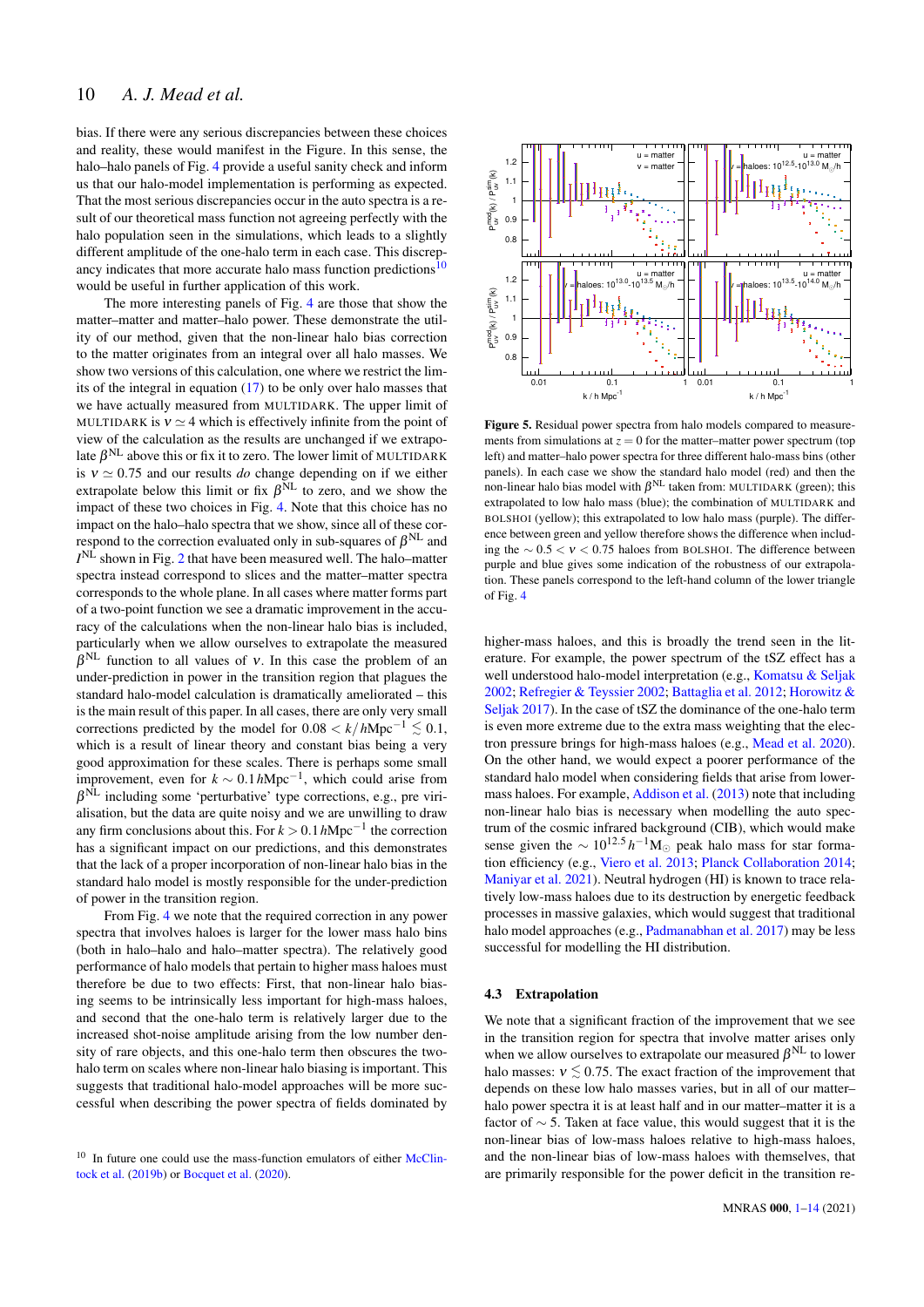gion. This agrees somewhat with conclusions drawn by [van Daalen](#page-14-68) [& Schaye](#page-14-68) [\(2015\)](#page-14-68) who demonstrated that significant power arises when matter that is 'just outside' the halo virial radius is accounted for. It it plausible that this matter is comprised of infalling, lowmass haloes, and that it is the non-linear biasing (in our language) of these objects that is adding considerable power. Of course, we should also be wary of trusting our extrapolation, particularly given that we are inferring the non-linear bias of roughly half of the mass from the other half, and there may well be complexities regarding the distribution of low-mass haloes that are not captured by linear extrapolation. To partially address this we included data from the BOLSHOI simulation in our  $\beta^{NL}$  measurement<sup>[11](#page-11-0)</sup>. BOLSHOI is similar to MULTIDARK, but is a smaller  $250h^{-1}$ Mpc cube, so the mass-resolution is better by a factor of 64, which allows us to measure the non-linear bias of haloes down to  $v \sim 0.5$ , albeit with increased noise at any given scale due to the smaller box size. If we do this we get broadly consistent results with those shown in Fig. [4](#page-9-0) with the amount of extrapolation lessened, this is shown in Fig. [5.](#page-10-1) The difference between the extrapolation in the two cases is around 5 per cent in power. The degraded performance that we see for  $k \sim 0.1 h \text{Mpc}^{-1}$  is due to noise from (the small volume of) BOLSHOI transferring in to our measurements. This gives us hope that our extrapolation is moderately robust. In any case, even if one is reluctant to trust our extrapolation, the fact that we see any improvement at all in the transition region tells us that non-linear halo bias is at least part of the puzzle surrounding missing power in this region, and does not disprove the hypothesis that it may be entirely responsible.

#### 4.4 Relation to perturbation theory

The model presented in this paper does not explicitly include beyond-linear perturbation theory, and instead takes a pragmatic approach by measuring the required non-linear halo bias correction directly from *N*-body simulation data. We include here a discussion of how our results relate to beyond-linear perturbation theory (see e.g., [Bernardeau et al.](#page-14-69) [2002](#page-14-69) and references therein), which is known to be an excellent description of the matter clustering on large scales. For example, one-loop standard perturbation theory (SPT) is sub-per-cent level accurate for standard ΛCDM spectra for  $k ≤ 0.08h{\rm Mpc}^{-1}$  whereas linear theory provides a  $∼ 2$  per cent over prediction of power on these 'pre-virialisataion' scales. Higher-order perturbative schemes and effective field theories have the potential to push this accuracy to smaller scales (for recent incarnations see e.g., [Foreman et al.](#page-14-70) [2016;](#page-14-70) [Seljak & Vlah](#page-14-22) [2015;](#page-14-22) [Philcox et al.](#page-14-23) [2020\)](#page-14-23). Taking a schematic approach, assume that one believes that a good large-scale model of the quasi-linear matter– matter power is given by

$$
P_{\text{mm}}^{\text{QL}}(k) \simeq P_{\text{mm}}^{\text{lin}}(k) + P_{\text{mm}}^{\text{cor}}(k) \,, \tag{29}
$$

where the 'cor' term on the right-hand side contains all corrections to linear theory. One could explicitly include this in our approach in two ways: First, the large-scale limit of  $\beta^{\text{NL}}$  could be changed to enforce  $I_{mm}^{NL}(k \to 0) = P_{mm}^{cor}(k)/P_{mm}^{lin}(k)$  (in the previous discussion this limit was assumed to be zero). Second, one could replace the factors of  $P_{\text{mm}}^{\text{lin}}(k)$  that appear on the right-hand side of equation [\(16\)](#page-4-2) with  $P_{\text{mm}}^{\text{QL}}(k)$ , such that all of the halo biasing is defined relative to a spectrum that one believes to be more correct

at smaller scales. This would entail a redefinition of  $\beta^{NL}$ , again with the linear power replaced by the quasi-linear power (in equa-tion [23\)](#page-5-5), and would need the limit  $I_{mm}^{NL}(k \rightarrow 0) = 0$  to be enforced on scales where  $P_{mm}^{QL}(k)$  was thought to be a good description of the power. This redefinition may reduce the scale-dependence of our  $\beta^{NL}$  function.

We attempted to include the above by taking  $P_{mm}^{cor}(k)$  to be given by one-loop SPT and redefining our biasing relative to this. However, the problem we encountered is that while SPT provides a slightly improved prediction of power for *k* < 0.1*h*Mpc−<sup>1</sup> when it does go wrong, it goes wrong quite spectacularly – grossly overpredicting the non-linear matter–matter power for  $k \ge 0.2 h \text{Mpc}^{-1}$ . Given this, we found using linear theory to be more convenient because when it does go wrong it does not go very wrong. In addition, the SPT correction on scales where we might notice it is much smaller than the statistical errors from the limited simulation volume, so would not be noticeable in any of our plots.

In the perturbative bias models of [McDonald](#page-14-36) [\(2006\)](#page-14-36) or [Smith](#page-14-35) [et al.](#page-14-35) [\(2007\)](#page-14-35), one-loop SPT and an Eulerian bias expansion are taken to be good descriptions of the matter and halo clustering on large scales. This has the advantage that the integral constraints on the Eulerian bias coefficients ensure that the SPT result is returned when integrating over all halo masses  $(I_{mm}^{NL}(k) = 0$  in our language). The disadvantage is that this model fails when perturbation theory fails, and this failure can be quite extreme compared to the failures endured by linear theory (with linear bias) at the same scale. Still, it may be possible to incorporate the successes of the [Smith et al.](#page-14-35) [\(2007\)](#page-14-35) approach with our model by making a split in method based on wavenumber.

One may also consider using the result from a fitting function (HALOFIT, HMCODE, or an emulator) for the full non-linear matter– matter power in place of the linear spectrum in equations [\(16\)](#page-4-2) and [\(23\)](#page-5-5). We do not do this as we wish for our model to be a good description of the power of any combination of fields, including matter–matter. Including the full non-linear matter–matter in the two-halo term therefore leads to a recursion that we would prefer to avoid.

#### 4.5 Galaxy clustering example

Finally, in Fig. [6,](#page-12-1) we demonstrate the importance of our non-linear halo bias correction when comparing analytical halo-model predictions to mock galaxy catalogues that we generate from the MULTI-DARK halo catalogues using a simple halo-occupation distribution (HOD) prescription. Our simple HOD catalogues are generated<sup>[12](#page-11-1)</sup> by taking  $10^{12.5}$  and  $10^{14} h^{-1}$ M<sub>☉</sub> as the minimum and maximum halo masses that can host galaxies. Haloes of  $10^{12.5} h^{-1}$ M<sub>☉</sub> are given a single central galaxy, while haloes above this mass are assigned a number of additional satellite galaxies that depends linearly on the halo mass. For example, a  $4 \times 10^{12.5} h^{-1} M_{\odot}$  halo would be assigned one central and three satellite galaxies. These satellite galaxies are then set to follow an isothermal radial distribution around the halo centre $^{13}$  $^{13}$  $^{13}$ , extending out to the halo virial radius. We make a realisation of this galaxy distribution using the MULTIDARK halo catalogues and we measure the three dimensional

<span id="page-11-0"></span> $11$  Note that here we have used the BDM halo catalogues from MULTIDARK and BOLSHOI because BOLSHOI has no public ROCKSTAR catalogue.

<span id="page-11-1"></span> $12$  We could have used a more complicated HOD, such as [Zheng et al.](#page-14-71) [\(2005\)](#page-14-71), but choose to keep the example simple for the sake of pedagogy.

<span id="page-11-2"></span>Our model is quite insensitive to the exact radial distribution of satellite galaxies on the scales we show in Fig. [6,](#page-12-1) instead being primarily sensitive to the occupation number of each halo.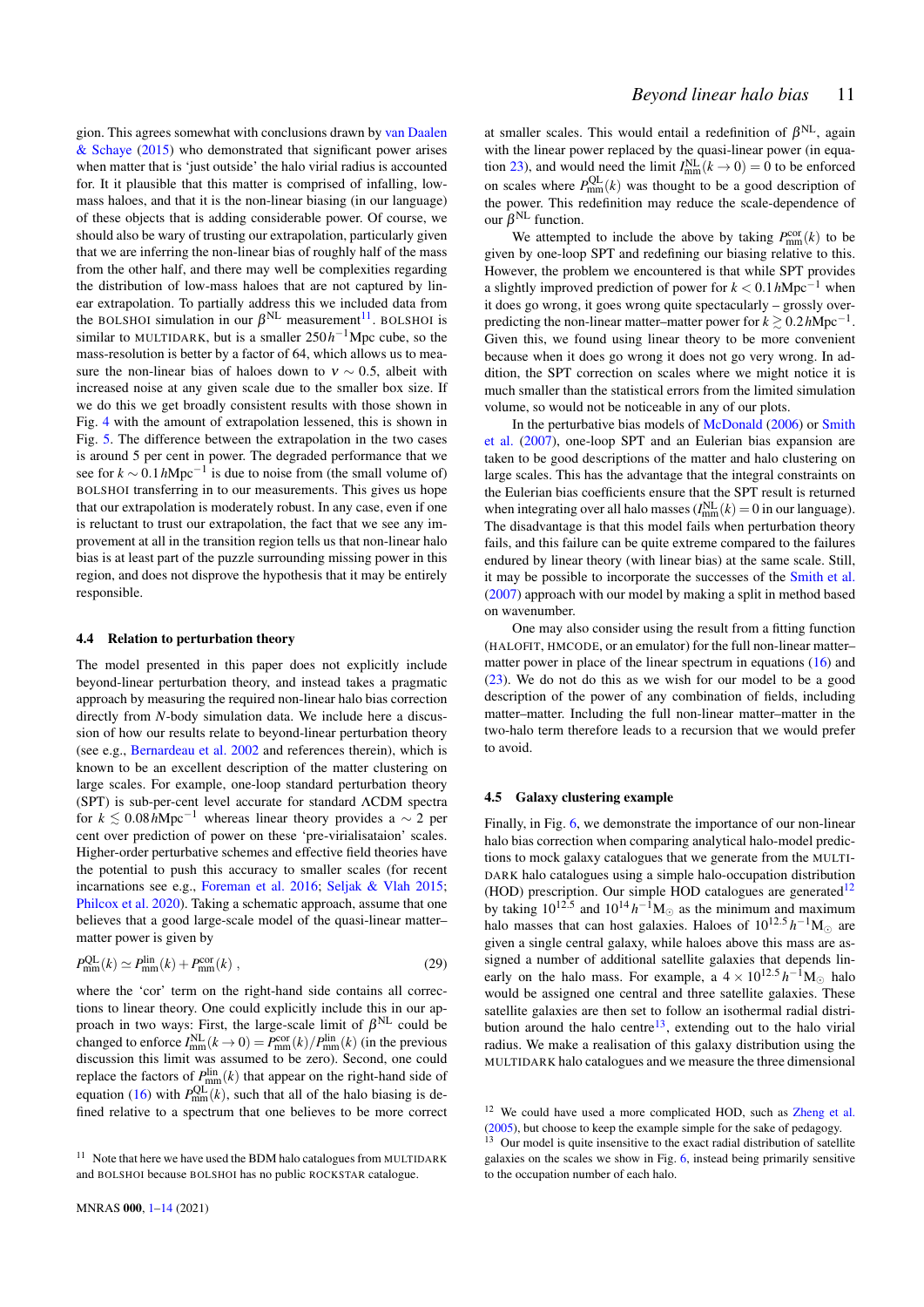

<span id="page-12-1"></span>Figure 6. Residual power spectra from the standard halo model (red) and our new model that includes non-linear halo bias (dark blue) compared to power spectra from HOD realisations in simulations at  $z = 0$ . We also show power from a halo model where the linear power has been replaced by the non-linear matter–matter power (light blue), thus assuming a linear halo bias with respect to the underlying *non-linear* distribution. The generation of the HOD galaxies is described in the text. We show the galaxy–galaxy (top), galaxy–matter and the central–satellite (bottom) power spectra. Error bars show error-on-the-mean power in each *k* bin.

galaxy–galaxy, galaxy–matter and central–satellite power spectra. We compare these to predictions from the halo model described in this paper, both with and without the non-linear bias correction in Fig. [6.](#page-12-1) Once again, it can be seen that the inclusion of the nonlinear halo bias makes a significant improvement to the halo-model predictions around the quasi-linear transition region. We extrapolate  $\beta^{NL}$  to low halo masses as described in Section [4.3,](#page-10-2) but this only affects the galaxy–matter power spectrum because all galaxies live in haloes that have been well measured in  $\beta^{NL}$ . These results demonstrate the power of the approach advocated in this paper, in that once the  $\beta^{\text{NL}}$  correction has been measured and characterised, which only needs to be done once using the halo catalogue, any type of HOD prescription can be applied and the novel halo model can be expected to make reasonable predictions. To contrast with this, in Fig. [6](#page-12-1) we also show a halo model where we replace the linear power in the standard two-halo term (equation [11\)](#page-3-3) with the non-linear matter–matter power (which we take from HALOFIT of [Takahashi et al.](#page-14-17) [2012\)](#page-14-17), thus assuming that the haloes in which the galaxies reside are linearly biased with respect to the underlying *non-linear* matter distribution. This scheme has no physical motivation whatsoever, but is occasionally considered in the literature. We see that this leads to dramatic over-predictions of power for  $k > 0.1 h \text{Mpc}^{-1}$ , which is perhaps not surprising given that this model lacks a physical basis and that two one-halo contributions now enter the calculation.

## <span id="page-12-0"></span>5 SUMMARY

We have proposed an extension to the analytical halo-model formalism that allows for beyond-linear halo bias to be included within an otherwise standard calculation. We have expressed our correction in such a way that the a single new term is added to the (otherwise standard) two-halo term (equations [16](#page-4-2) and [17\)](#page-4-6), so that it can be easily integrated within existing halo-model implementations. The new correction requires the evaluation of a double

integral over halo masses of a new function, which we call  $\beta^{NL}$ , that accounts for all aspects of the two-point function of haloes that are not accounted for by the simple 'linear bias with respect to linear matter field' model. If one prefers to think of halo bias as being defined with respect to the underlying non-linear field then our  $\beta^{NL}$ correction can be thought of as an effective bias that incorporates both standard halo biasing and the non-linear evolution of the underlying matter. We have demonstrated that our new corrective term generally boosts power in the transition region between the twoand one-halo terms, which is known to be poorly modelled by traditional halo-model approaches. Our results suggest that most of the power deficit in this region arises from the lack of consideration of beyond-linear halo bias, and that this can be a ∼ 50 per cent under prediction of power in some cases. We show that when including our correction we get essentially perfect auto spectra for galaxies, and much improved power spectra for matter–galaxy cross spectra. For the matter–matter power spectrum we also get much improved predictions, but we noted a sensitivity in our results to the extrapolation to low-mass haloes that we are required to make of  $\beta^{NL}$ .

The advantage of our new approach over traditional approaches is that we capture a genuine, physical effect that is missing from the classic calculation. We also demonstrate that this effect is important, in that it provides corrections of order tens of per cent at scales that are relevant to contemporary surveys. Finally, we show that once the correction has been measured from haloes, it then applies to any two-point function one could calculate via the halo model - it does not need to be recalibrated each time. Of course, the disadvantage is that we must measure a new ingredient from simulations and that currently there exists no fitting form for  $\beta^{NL}$ .

Recently, [Nishimichi et al.](#page-14-72) [\(2019\)](#page-14-72) have developed the DARK QUEST emulator, which provides the halo–halo and halo–matter correlation functions with the aim of providing an accurate basis for HOD modelling for galaxy–galaxy and galaxy–matter clustering studies. This has strong similarities to the approach we advocate in this paper, in that the non-linear biasing of haloes is automatically accounted for, and these terms are extracted from *N*-body simulations. However, our method is different in some important ways: We retain exactly the standard halo model apparatus on the largest scales, where all power spectra are described by the standard 'linear power multiplied by a linear biasing factor'. This allows our nonlinear biasing term to appear as a simple addition to an otherwise standard two-halo term, essentially concentrating all new content in the single new  $\beta^{NL}$  term. DARK QUEST, also recovers this largescale limit, but does so less transparently. We feel that this gives our approach a pedagogical advantage. We also demonstrated that good results can be obtained for spectra that involve the matter field using information from a measured correction that comes *only* from the halo field, which is not considered by [Nishimichi et al.](#page-14-72) [\(2019\)](#page-14-72). We note that this was not guaranteed to work, for example the deficit in power in the transition region could have arisen from 'one-halo' effects, such as dispersion in halo profiles at fixed mass, or large-scale correlations in shapes. The fact that we see such dramatic improvement tells us that non-linear halo bias is the most important missing ingredient at quasi-linear scales.

We have not investigated the cosmology dependence of the non-linear halo bias. We suggest that writing the correction in the form given in equation  $(23)$  may remove some of the cosmology dependence, because it is a ratio of power spectra (see [Mead](#page-14-73) [2017\)](#page-14-73) and we also suggest that expressing the correction in terms of peak height, ν, rather than halo mass, may remove additional cosmology dependence. However, we noted that even when expressed in this way our correction retained some redshift dependence (Ap-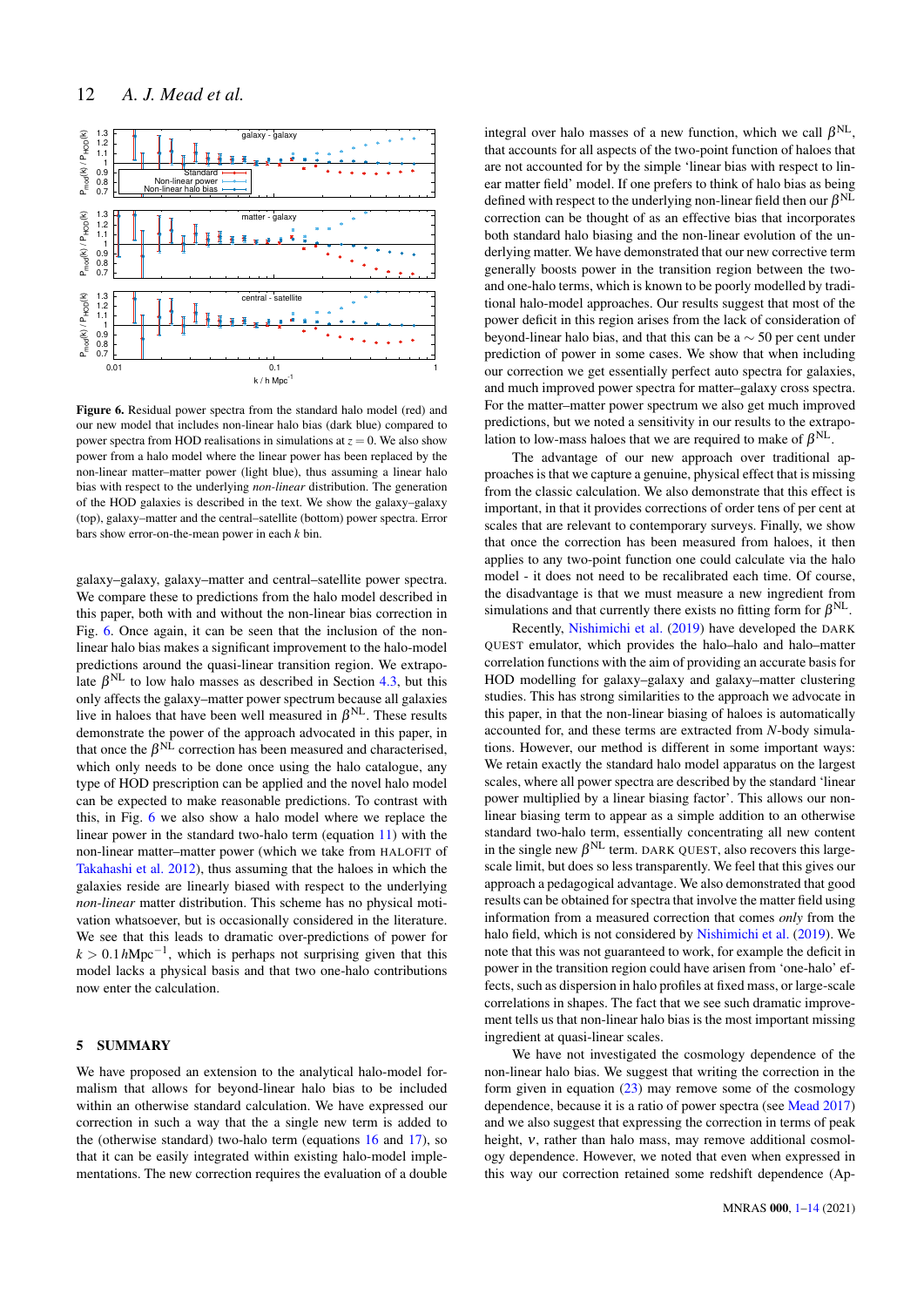pendix [B\)](#page-15-0), which hints at a more complicated relationship with the underlying cosmology. The cosmology dependence could also be investigated using the DARK QUEST emulator of [Nishimichi et al.](#page-14-72) [\(2019\)](#page-14-72) and this could even be used to build an emulator for  $\beta^{NL}$ , but DARK QUEST is not currently public. One could also use a set of simulations such as the QUIJOTE of [Villaescusa-Navarro et al.](#page-14-74) [\(2020\)](#page-14-74) to build an emulator for  $\beta^{NL}$  from scratch. We strongly recommend building such an emulator as a way forward for cosmology, which will allow the halo model to continue to be useful as we enter the epoch of precision measurements. Note carefully that this emulator only needs to be build using information about *halo* clustering, and then the method outlined in this paper can be used to apply the correction to any halo model two-point function.

One may also consider the application of our work to halomodel descriptions of higher-order statistics of cosmological fields. In this case, we note that  $\beta^{NL}$  originates from a two-point function and therefore that beyond-two-point information about halo clustering is absent. Therefore, to successfully describe the *n*-point correlation of a field would require a measurement of the *n*-point version of  $\beta^{\rm NL}$  . This is in contrast to the standard halo model, where in principle the *n*-point functions all follow from the class halo-model ansatz. However, at large scales it is probable that a perturbative model for non-linear bias could be used, and from this one could consistently build up the *n*-point equivalents of  $\beta^{NL}$  at large scales. This could then be augmented with simulation measurements at smaller scales.

Our work was motivated by a consideration of the way halo models are traditionally used to infer properties of halo occupation via cross correlation, be it from tracers or via some emissivity (e.g., galaxy or CMB lensing; tSZ; galaxy clustering; CIB), but we note that the error bars on current measurements are quite large (e.g., [Hill & Spergel](#page-14-6) [2014;](#page-14-6) [Hojjati et al.](#page-14-75) [2017;](#page-14-75) [Dvornik et al.](#page-14-38) [2018;](#page-14-38) [Tan](#page-14-11)[imura et al.](#page-14-11) [2019\)](#page-14-11). This contrasts with more precise work using spectroscopic galaxy surveys, particularly in redshift space, where careful scale cuts can be made. In order to assess the importance of our correction in cases with more exacting accuracy requirements would require us to measure  $\beta^{NL}$  more accurately, for example, by using an ensemble of simulations. These simulations could be quite low resolution since all that is required for  $\beta^{NL}$  is the halo clustering; our method requires no knowledge of the internal structure of haloes. Once  $\beta^{\mathrm{NL}}$  has been measured from the halo population it can then be used in any subsequent halo-model calculation. In principle, one could attempt to calculate  $\beta^{\textrm{NL}}$  from perturbation theory, but we instead measure the function from the MULTIDARK simulations. We note that  $\beta^{NL}$  provides additional power between 0.1  $\leq$  *k*/*h*Mpc<sup>−1</sup>  $\leq$  1, thus casting doubt on whether it could ever be described fully perturbatively. However, we suggest that in future a perturbative description at low *k* could be combined with measurements from simulations at smaller scales. In our calculations, we evaluate  $\beta^{\textrm{NL}}$  from an interpolator that is constructed from our measurements, but in principle one could also create a fitting function or an emulator for  $\beta^{\rm NL}$ , in the same spirit that [McClintock](#page-14-54) [et al.](#page-14-54) [\(2019a\)](#page-14-54) have provided for the linear halo bias and [Valcin et al.](#page-14-53) [\(2019\)](#page-14-53) have provided for the large-scale non-linear halo bias.

We end this paper with a warning: We have demonstrated that the standard halo model systematically underestimates power in the transition region between the two- and one-halo terms, and that there is compelling evidence that *all* the missing power in this region originates from the beyond-linear biasing of haloes. The amount of power underestimated depends on the particular twopoint combination under consideration, but seems to be higher for spectra that include lower-mass haloes, and those for which the one-halo term is subdued (e.g., cross spectra between fields that arise from different haloes), because a powerful one-halo term has the potential to obscure the effect of non-linear halo biasing. In the specific three-dimensional power spectra investigated in this paper the amount of missing power varied between 10 and 50 per cent. Despite this, the standard halo model is often used to draw conclusions from cosmological data sets about the connection between an observable (e.g., galaxies, tSZ, CIB) and the host haloes and even about cosmological parameters. These halo models can often be quite complicated, with a plethora of parameters that govern the distribution (be it of galaxies or some emissivity) within the halo. It is entirely possible that conclusions drawn from such models will be significantly biased if they rely on data that is modelled by the transition region of a standard halo model calculation. This will be particularly true if there are 'physical' terms in these models that can add power in the transition region, which is often the case when dealing with two-dimensional models of projected three-dimensional fields, because one does not then enjoy the *k* localisation of physical effects as in three dimensions. We therefore recommend that  $\beta^{NL}$  (or something like it) be included in future data analyses that use the halo model. At least, if it is not used, we then recommend excising data that are modelled by the transition region between the two- and one-halo terms to avoid biasing results. Clearly the potential constraining power of data that is depleted by this excision will vary between two-point functions, and we suggest that it will be greater for data sets that probe lower-mass haloes. Finally, if the accuracy of our  $\beta^{NL}$  measurement is not sufficient for precision analyses then one could at least use our results to gauge the importance of the quasi-linear regime to a specific measurement.

### DATA AVAILABILITY STATEMENT

The code and some data used in this work are available at [https://github.com/alexander-mead/BNL.](https://github.com/alexander-mead/BNL) The remaining data underlying this article will be shared on request to the corresponding author.

## ACKNOWLEDGEMENTS

AJM has received funding from the Horizon 2020 research and innovation programme of the European Union under the Marie Skłodowska-Curie grant agreement No. 702971 and support from the European Research Council under grant number 647112. LV acknowledges support by European Union's Horizon 2020 research and innovation programme ERC (BePreSySe, grant agreement 725327) and Spanish MINECO under project PGC2018-098866- B-I00, FEDER, UE. AJM acknowledges useful conversations with Samuel Brieden, Catherine Heymans, Alex Hall, John Peacock, Tilman Tröster, Oliver Philcox, and David Alonso.

The CosmoSim database used in this paper is a service by the Leibniz-Institute for Astrophysics Potsdam (AIP). The MultiDark database was developed in cooperation with the Spanish MultiDark Consolider Project CSD2009-00064. The authors gratefully acknowledge the Gauss Centre for Supercomputing e.V. [\(www.gauss](www.gauss-centre.eu)[centre.eu\)](www.gauss-centre.eu) and the Partnership for Advanced Supercomputing in Europe (PRACE, www.prace-ri.eu) for funding the MultiDark simulation project by providing computing time on the GCS Supercomputer SuperMUC at Leibniz Supercomputing Centre (LRZ, [www.lrz.de\)](www.lrz.de). The MULTIDARK Database used in this paper and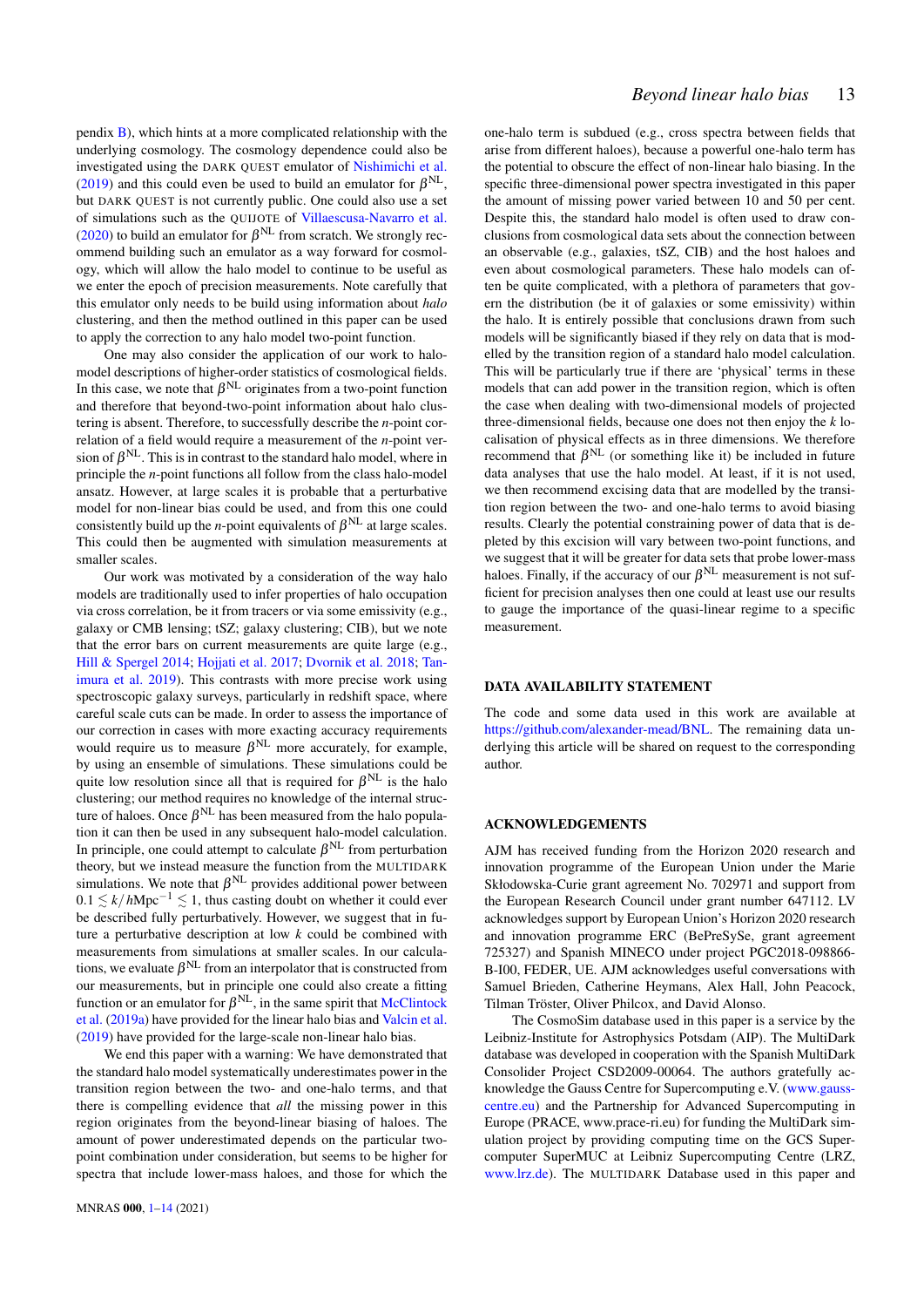## 14 *A. J. Mead et al.*

the web application providing online access to it were constructed as part of the activities of the German Astrophysical Virtual Observatory as result of a collaboration between the Leibniz-Institute for Astrophysics Potsdam (AIP) and the Spanish MultiDark Consolider Project CSD2009-00064. The Bolshoi and MultiDark simulations were run on the NASA's Pleiades supercomputer at the NASA Ames Research Center. The MultiDark-Planck (MDPL) and the BigMD simulation suite have been performed in the Supermuc supercomputer at LRZ using time granted by PRACE.

## **REFERENCES**

- <span id="page-14-5"></span>Addison G. E., Dunkley J., Spergel D. N., 2012, [MNRAS,](http://dx.doi.org/10.1111/j.1365-2966.2012.21664.x) [427, 1741](http://adsabs.harvard.edu/abs/2012MNRAS.427.1741A)
- <span id="page-14-64"></span>Addison G. E., Dunkley J., Bond J. R., 2013, [MNRAS,](http://dx.doi.org/10.1093/mnras/stt1703) [436, 1896](http://adsabs.harvard.edu/abs/2013MNRAS.436.1896A)
- <span id="page-14-25"></span>Agarwal S., Abdalla F. B., Feldman H. A., Lahav O., Thomas S. A., 2012, [MNRAS,](http://dx.doi.org/10.1111/j.1365-2966.2012.21326.x) [424, 1409](http://adsabs.harvard.edu/abs/2012MNRAS.424.1409A)
- <span id="page-14-26"></span>Agarwal S., Abdalla F. B., Feldman H. A., Lahav O., Thomas S. A., 2014, [MNRAS,](http://dx.doi.org/10.1093/mnras/stu090) [439, 2102](http://adsabs.harvard.edu/abs/2014MNRAS.439.2102A)
- <span id="page-14-61"></span>Battaglia N., Bond J. R., Pfrommer C., Sievers J. L., 2012, [ApJ,](http://dx.doi.org/10.1088/0004-637X/758/2/75) [758, 75](http://adsabs.harvard.edu/abs/2012ApJ...758...75B)
- <span id="page-14-46"></span>Behroozi P. S., Wechsler R. H., Wu H.-Y., 2013, [ApJ,](http://dx.doi.org/10.1088/0004-637X/762/2/109) [762, 109](https://ui.adsabs.harvard.edu/abs/2013ApJ...762..109B)
- <span id="page-14-69"></span>Bernardeau F., Colombi S., Gaztañaga E., Scoccimarro R., 2002, *[Physics](http://dx.doi.org/10.1016/S0370-1573(02)00135-7)* [Reports,](http://dx.doi.org/10.1016/S0370-1573(02)00135-7) 367, 1
- <span id="page-14-58"></span>Bocquet S., Heitmann K., Habib S., Lawrence E., Uram T., Frontiere N., Pope A., Finkel H., 2020, [ApJ,](http://dx.doi.org/10.3847/1538-4357/abac5c) [901, 5](https://ui.adsabs.harvard.edu/abs/2020ApJ...901....5B)
- <span id="page-14-47"></span>Bryan G. L., Norman M. L., 1998, [ApJ,](http://dx.doi.org/10.1086/305262) 495, 80
- <span id="page-14-37"></span>Cacciato M., van den Bosch F. C., More S., Li R., Mo H. J., Yang X., 2009, [MNRAS,](http://dx.doi.org/10.1111/j.1365-2966.2008.14362.x) [394, 929](http://adsabs.harvard.edu/abs/2009MNRAS.394..929C)
- <span id="page-14-4"></span>Cacciato M., Lahav O., van den Bosch F. C., Hoekstra H., Dekel A., 2012, [MNRAS,](http://dx.doi.org/10.1111/j.1365-2966.2012.21762.x) [426, 566](http://adsabs.harvard.edu/abs/2012MNRAS.426..566C)
- <span id="page-14-33"></span>Chen A. Y., Afshordi N., 2020, [Phys. Rev. D,](http://dx.doi.org/10.1103/PhysRevD.101.103522) [101, 103522](https://ui.adsabs.harvard.edu/abs/2020PhRvD.101j3522C)
- <span id="page-14-0"></span>Cooray A., Sheth R., 2002, [Physics Reports,](http://dx.doi.org/10.1016/S0370-1573(02)00276-4) 372, 1
- <span id="page-14-56"></span>Duffy A. R., Schaye J., Kay S. T., Dalla Vecchia C., 2008, [MNRAS,](http://dx.doi.org/10.1111/j.1745-3933.2008.00537.x) [390,](http://adsabs.harvard.edu/abs/2008MNRAS.390L..64D) [L64](http://adsabs.harvard.edu/abs/2008MNRAS.390L..64D)
- <span id="page-14-38"></span>Dvornik A., et al., 2018, [MNRAS,](http://dx.doi.org/10.1093/mnras/sty1502) [479, 1240](https://ui.adsabs.harvard.edu/abs/2018MNRAS.479.1240D)
- <span id="page-14-13"></span>Fedeli C., Semboloni E., Velliscig M., Van Daalen M., Schaye J., Hoekstra H., 2014, [J. Cosmol. Astropart. Phys.,](http://dx.doi.org/10.1088/1475-7516/2014/08/028) [8, 28](http://adsabs.harvard.edu/abs/2014JCAP...08..028F)
- <span id="page-14-70"></span>Foreman S., Perrier H., Senatore L., 2016, [J. Cosmol. Astropart. Phys.,](http://dx.doi.org/10.1088/1475-7516/2016/05/027) [2016, 027](https://ui.adsabs.harvard.edu/abs/2016JCAP...05..027F)
- <span id="page-14-41"></span>Garcia R., Rozo E., Becker M. R., More S., 2020, arXiv e-prints, [p.](https://ui.adsabs.harvard.edu/abs/2020arXiv200612751G) [arXiv:2006.12751](https://ui.adsabs.harvard.edu/abs/2020arXiv200612751G)
- <span id="page-14-31"></span>Giocoli C., Bartelmann M., Sheth R. K., Cacciato M., 2010, [MNRAS,](http://dx.doi.org/10.1111/j.1365-2966.2010.17108.x) [408,](http://adsabs.harvard.edu/abs/2010MNRAS.408..300G) [300](http://adsabs.harvard.edu/abs/2010MNRAS.408..300G)
- <span id="page-14-42"></span>Hang Q., Alam S., Peacock J. A., Cai Y.-C., 2021, [MNRAS,](http://dx.doi.org/10.1093/mnras/staa3738) [501, 1481](https://ui.adsabs.harvard.edu/abs/2021MNRAS.501.1481H)
- <span id="page-14-40"></span>Hayashi E., White S. D. M., 2008, [MNRAS,](http://dx.doi.org/10.1111/j.1365-2966.2008.13371.x) [388, 2](https://ui.adsabs.harvard.edu/abs/2008MNRAS.388....2H)
- <span id="page-14-6"></span>Hill J. C., Spergel D. N., 2014, [J. Cosmol. Astropart. Phys.,](http://dx.doi.org/10.1088/1475-7516/2014/02/030) [2, 030](http://adsabs.harvard.edu/abs/2014JCAP...02..030H)
- <span id="page-14-9"></span>Hill J. C., Baxter E. J., Lidz A., Greco J. P., Jain B., 2018, [Phys. Rev. D,](http://dx.doi.org/10.1103/PhysRevD.97.083501) [97,](http://adsabs.harvard.edu/abs/2018PhRvD..97h3501H) [083501](http://adsabs.harvard.edu/abs/2018PhRvD..97h3501H)
- <span id="page-14-75"></span>Hojjati A., et al., 2017, [MNRAS,](http://dx.doi.org/10.1093/mnras/stx1659) [471, 1565](http://adsabs.harvard.edu/abs/2017MNRAS.471.1565H)
- <span id="page-14-62"></span>Horowitz B., Seljak U., 2017, [MNRAS,](http://dx.doi.org/10.1093/mnras/stx766) [469, 394](http://adsabs.harvard.edu/abs/2017MNRAS.469..394H)
- <span id="page-14-50"></span>Klypin A., Holtzman J., 1997, ArXiv Astrophysics e-prints,
- <span id="page-14-43"></span>Klypin A. A., Trujillo-Gomez S., Primack J., 2011, [ApJ,](http://dx.doi.org/10.1088/0004-637X/740/2/102) [740, 102](http://adsabs.harvard.edu/abs/2011ApJ...740..102K)
- <span id="page-14-28"></span>Knabenhans M., et al., 2019, [MNRAS,](http://dx.doi.org/10.1093/mnras/stz197) [484, 5509](https://ui.adsabs.harvard.edu/abs/2019MNRAS.484.5509K)
- <span id="page-14-48"></span>Knebe A., et al., 2011, [MNRAS,](http://dx.doi.org/10.1111/j.1365-2966.2011.18858.x) [415, 2293](http://adsabs.harvard.edu/abs/2011MNRAS.415.2293K)
- <span id="page-14-59"></span>Komatsu E., Seljak U., 2002, [MNRAS,](http://dx.doi.org/10.1046/j.1365-8711.2002.05889.x) [336, 1256](http://adsabs.harvard.edu/abs/2002MNRAS.336.1256K)
- <span id="page-14-12"></span>Koukoufilippas N., Alonso D., Bilicki M., Peacock J. A., 2020, [MNRAS,](http://dx.doi.org/10.1093/mnras/stz3351) [491, 5464](https://ui.adsabs.harvard.edu/abs/2020MNRAS.491.5464K)
- <span id="page-14-24"></span>Lawrence E., Heitmann K., White M., Higdon D., Wagner C., Habib S., Williams B., 2010, [ApJ,](http://dx.doi.org/10.1088/0004-637X/713/2/1322) [713, 1322](http://adsabs.harvard.edu/abs/2010ApJ...713.1322L)
- <span id="page-14-27"></span>Lawrence E., et al., 2017, [ApJ,](http://dx.doi.org/10.3847/1538-4357/aa86a9) [847, 50](http://adsabs.harvard.edu/abs/2017ApJ...847...50L)
- <span id="page-14-52"></span>Lewis A., Challinor A., Lasenby A., 2000, [ApJ,](http://dx.doi.org/10.1086/309179) 538, 473
- <span id="page-14-7"></span>Ma Y.-Z., Van Waerbeke L., Hinshaw G., Hojjati A., Scott D., Zuntz J., 2015, [J. Cosmol. Astropart. Phys.,](http://dx.doi.org/10.1088/1475-7516/2015/09/046) [9, 046](http://adsabs.harvard.edu/abs/2015JCAP...09..046M)
- <span id="page-14-3"></span>Mandelbaum R., Tasitsiomi A., Seljak U., Kravtsov A. V., Wechsler R. H., 2005, [MNRAS,](http://dx.doi.org/10.1111/j.1365-2966.2005.09417.x) [362, 1451](http://adsabs.harvard.edu/abs/2005MNRAS.362.1451M)
- <span id="page-14-67"></span>Maniyar A., Béthermin M., Lagache G., 2021, [A&A,](http://dx.doi.org/10.1051/0004-6361/202038790) [645, A40](https://ui.adsabs.harvard.edu/abs/2021A&A...645A..40M)
- <span id="page-14-54"></span>McClintock T., et al., 2019a, arXiv e-prints, [p. arXiv:1907.13167](https://ui.adsabs.harvard.edu/abs/2019arXiv190713167M)
- <span id="page-14-57"></span>McClintock T., et al., 2019b, [ApJ,](http://dx.doi.org/10.3847/1538-4357/aaf568) [872, 53](https://ui.adsabs.harvard.edu/abs/2019ApJ...872...53M)
- <span id="page-14-36"></span>McDonald P., 2006, [Phys. Rev. D,](http://dx.doi.org/10.1103/PhysRevD.74.103512) [74, 103512](https://ui.adsabs.harvard.edu/abs/2006PhRvD..74j3512M)
- <span id="page-14-73"></span>Mead A. J., 2017, [MNRAS,](http://dx.doi.org/10.1093/mnras/stw2312) [464, 1282](http://adsabs.harvard.edu/abs/2017MNRAS.464.1282M)
- <span id="page-14-14"></span>Mead A. J., Peacock J. A., Heymans C., Joudaki S., Heavens A. F., 2015, [MNRAS,](http://dx.doi.org/10.1093/mnras/stv2036) [454, 1958](http://adsabs.harvard.edu/abs/2015MNRAS.454.1958M)
- <span id="page-14-18"></span>Mead A. J., Heymans C., Lombriser L., Peacock J. A., Steele O. I., Winther H. A., 2016, [MNRAS,](http://dx.doi.org/10.1093/mnras/stw681) [459, 1468](http://adsabs.harvard.edu/abs/2016MNRAS.459.1468M)
- <span id="page-14-63"></span>Mead A. J., Tröster T., Heymans C., Van Waerbeke L., McCarthy I. G., 2020, [A&A,](http://dx.doi.org/10.1051/0004-6361/202038308) [641, A130](https://ui.adsabs.harvard.edu/abs/2020A&A...641A.130M)
- <span id="page-14-19"></span>Mead A. J., Brieden S., Tröster T., Heymans C., 2021, [MNRAS,](http://dx.doi.org/10.1093/mnras/stab082) [502, 1401](https://ui.adsabs.harvard.edu/abs/2021MNRAS.502.1401M)
- <span id="page-14-21"></span>Mohammed I., Seljak U., 2014, [MNRAS,](http://dx.doi.org/10.1093/mnras/stu1972) [445, 3382](https://ui.adsabs.harvard.edu/abs/2014MNRAS.445.3382M)
- <span id="page-14-51"></span>Nakamura T. T., Suto Y., 1997, [Progress of Theoretical Physics,](http://dx.doi.org/10.1143/PTP.97.49) [97, 49](http://adsabs.harvard.edu/abs/1997PThPh..97...49N)
- <span id="page-14-55"></span>Navarro J. F., Frenk C. S., White S. D. M., 1997, [ApJ,](http://dx.doi.org/10.1086/304888) 490, 493
- <span id="page-14-72"></span>Nishimichi T., et al., 2019, [ApJ,](http://dx.doi.org/10.3847/1538-4357/ab3719) [884, 29](https://ui.adsabs.harvard.edu/abs/2019ApJ...884...29N)
- <span id="page-14-8"></span>Padmanabhan H., Refregier A., Amara A., 2017, [MNRAS,](http://dx.doi.org/10.1093/mnras/stx979) [469, 2323](http://adsabs.harvard.edu/abs/2017MNRAS.469.2323P)
- <span id="page-14-2"></span>Peacock J. A., Smith R. E., 2000, [MNRAS,](http://dx.doi.org/10.1046/j.1365-8711.2000.03779.x) [318, 1144](http://adsabs.harvard.edu/abs/2000MNRAS.318.1144P)
- <span id="page-14-23"></span>Philcox O. H. E., Spergel D. N., Villaescusa-Navarro F., 2020, [Phys. Rev.](http://dx.doi.org/10.1103/PhysRevD.101.123520) [D,](http://dx.doi.org/10.1103/PhysRevD.101.123520) [101, 123520](https://ui.adsabs.harvard.edu/abs/2020PhRvD.101l3520P)
- <span id="page-14-66"></span>Planck Collaboration 2014, [A&A,](http://dx.doi.org/10.1051/0004-6361/201322093) [571, A30](https://ui.adsabs.harvard.edu/abs/2014A&A...571A..30P)
- <span id="page-14-44"></span>Prada F., Klypin A. A., Cuesta A. J., Betancort-Rijo J. E., Primack J., 2012, [MNRAS,](http://dx.doi.org/10.1111/j.1365-2966.2012.21007.x) [423, 3018](http://adsabs.harvard.edu/abs/2012MNRAS.423.3018P)
- <span id="page-14-60"></span>Refregier A., Teyssier R., 2002, [Phys. Rev. D,](http://dx.doi.org/10.1103/PhysRevD.66.043002) [66, 043002](http://adsabs.harvard.edu/abs/2002PhRvD..66d3002R)
- <span id="page-14-45"></span>Riebe K., et al., 2013, [Astronomische Nachrichten,](http://dx.doi.org/10.1002/asna.201211900) [334, 691](http://adsabs.harvard.edu/abs/2013AN....334..691R)
- <span id="page-14-77"></span>Schmidt F., 2016, [Phys. Rev. D,](http://dx.doi.org/10.1103/PhysRevD.93.063512) [93, 063512](https://ui.adsabs.harvard.edu/abs/2016PhRvD..93f3512S)
- <span id="page-14-1"></span>Seljak U., 2000, [MNRAS,](http://dx.doi.org/10.1046/j.1365-8711.2000.03715.x) [318, 203](http://adsabs.harvard.edu/abs/2000MNRAS.318..203S)
- <span id="page-14-22"></span>Seljak U., Vlah Z., 2015, [Phys. Rev. D,](http://dx.doi.org/10.1103/PhysRevD.91.123516) [91, 123516](http://adsabs.harvard.edu/abs/2015PhRvD..91l3516S)
- <span id="page-14-76"></span>Sheth R. K., Tormen G., 1999, [MNRAS,](http://dx.doi.org/10.1046/j.1365-8711.1999.02692.x) 308, 119
- <span id="page-14-32"></span>Smith R. E., Markovic K., 2011, [Phys. Rev. D,](http://dx.doi.org/10.1103/PhysRevD.84.063507) [84, 063507](http://adsabs.harvard.edu/abs/2011PhRvD..84f3507S)
- <span id="page-14-30"></span>Smith R. E., Watts P. I. R., 2005, [MNRAS,](http://dx.doi.org/10.1111/j.1365-2966.2005.09053.x) [360, 203](http://adsabs.harvard.edu/abs/2005MNRAS.360..203S)
- <span id="page-14-16"></span>Smith R. E., et al., 2003, [MNRAS,](http://dx.doi.org/10.1046/j.1365-8711.2003.06503.x) [341, 1311](http://adsabs.harvard.edu/abs/2003MNRAS.341.1311S)
- <span id="page-14-35"></span>Smith R. E., Scoccimarro R., Sheth R. K., 2007, [Phys. Rev. D,](http://dx.doi.org/10.1103/PhysRevD.75.063512) [75, 063512](http://adsabs.harvard.edu/abs/2007PhRvD..75f3512S)
- <span id="page-14-17"></span>Takahashi R., Sato M., Nishimichi T., Taruya A., Oguri M., 2012, [ApJ,](http://dx.doi.org/10.1088/0004-637X/761/2/152) [761,](http://adsabs.harvard.edu/abs/2012ApJ...761..152T) [152](http://adsabs.harvard.edu/abs/2012ApJ...761..152T)
- <span id="page-14-11"></span>Tanimura H., Aghanim N., Douspis M., Beelen A., Bonjean V., 2019, [A&A,](http://dx.doi.org/10.1051/0004-6361/201833413) [625, A67](https://ui.adsabs.harvard.edu/abs/2019A&A...625A..67T)
- <span id="page-14-15"></span>Tinker J. L., Weinberg D. H., Zheng Z., Zehavi I., 2005, [ApJ,](http://dx.doi.org/10.1086/432084) [631, 41](http://adsabs.harvard.edu/abs/2005ApJ...631...41T)
- <span id="page-14-49"></span>Tinker J. L., Robertson B. E., Kravtsov A. V., Klypin A., Warren M. S., Yepes G., Gottlöber S., 2010, [ApJ,](http://dx.doi.org/10.1088/0004-637X/724/2/878) [724, 878](http://adsabs.harvard.edu/abs/2010ApJ...724..878T)
- <span id="page-14-20"></span>Valageas P., Nishimichi T., 2011, [A&A,](http://dx.doi.org/10.1051/0004-6361/201015685) [527, A87](http://adsabs.harvard.edu/abs/2011A%26A...527A..87V)
- <span id="page-14-53"></span>Valcin D., Villaescusa-Navarro F., Verde L., Raccanelli A., 2019, [J. Cosmol.](http://dx.doi.org/10.1088/1475-7516/2019/12/057) [Astropart. Phys.,](http://dx.doi.org/10.1088/1475-7516/2019/12/057) [2019, 057](https://ui.adsabs.harvard.edu/abs/2019JCAP...12..057V)
- <span id="page-14-65"></span>Viero M. P., et al., 2013, [ApJ,](http://dx.doi.org/10.1088/0004-637X/779/1/32) [779, 32](https://ui.adsabs.harvard.edu/abs/2013ApJ...779...32V)
- <span id="page-14-74"></span>Villaescusa-Navarro F., et al., 2020, [ApJS,](http://dx.doi.org/10.3847/1538-4365/ab9d82) [250, 2](https://ui.adsabs.harvard.edu/abs/2020ApJS..250....2V)
- <span id="page-14-34"></span>Voivodic R., Rubira H., Lima M., 2020, [J. Cosmol. Astropart. Phys.,](http://dx.doi.org/10.1088/1475-7516/2020/10/033) [2020,](https://ui.adsabs.harvard.edu/abs/2020JCAP...10..033V) [033](https://ui.adsabs.harvard.edu/abs/2020JCAP...10..033V)
- <span id="page-14-10"></span>Wolz L., Murray S. G., Blake C., Wyithe J. S., 2019, [MNRAS,](http://dx.doi.org/10.1093/mnras/sty3142) [484, 1007](https://ui.adsabs.harvard.edu/abs/2019MNRAS.484.1007W)
- <span id="page-14-71"></span>Zheng Z., et al., 2005, [ApJ,](http://dx.doi.org/10.1086/466510) [633, 791](http://adsabs.harvard.edu/abs/2005ApJ...633..791Z)
- <span id="page-14-68"></span>van Daalen M. P., Schaye J., 2015, [MNRAS,](http://dx.doi.org/10.1093/mnras/stv1456) [452, 2247](http://adsabs.harvard.edu/abs/2015MNRAS.452.2247V)
- <span id="page-14-39"></span>van den Bosch F. C., More S., Cacciato M., Mo H., Yang X., 2013, [MNRAS,](http://dx.doi.org/10.1093/mnras/sts006) [430, 725](http://adsabs.harvard.edu/abs/2013MNRAS.430..725V)

## <span id="page-14-29"></span>APPENDIX A: NUMERICAL CALCULATIONS

In this paper we have demonstrated that the accuracy of analytical halo-model calculations can be substantially improved by including the non-linear bias of haloes in the two-halo term. Unfortunately, this increases the computational complexity of a calculation and also provides some additional numerical hurdles to overcome in comparison with the standard calculation. In this Appendix we present some of the technical details of how we evaluate our new non-linear bias term.

We first remind the reader of a well-known numerical problem (and a solution) that is encountered when trying to evaluate the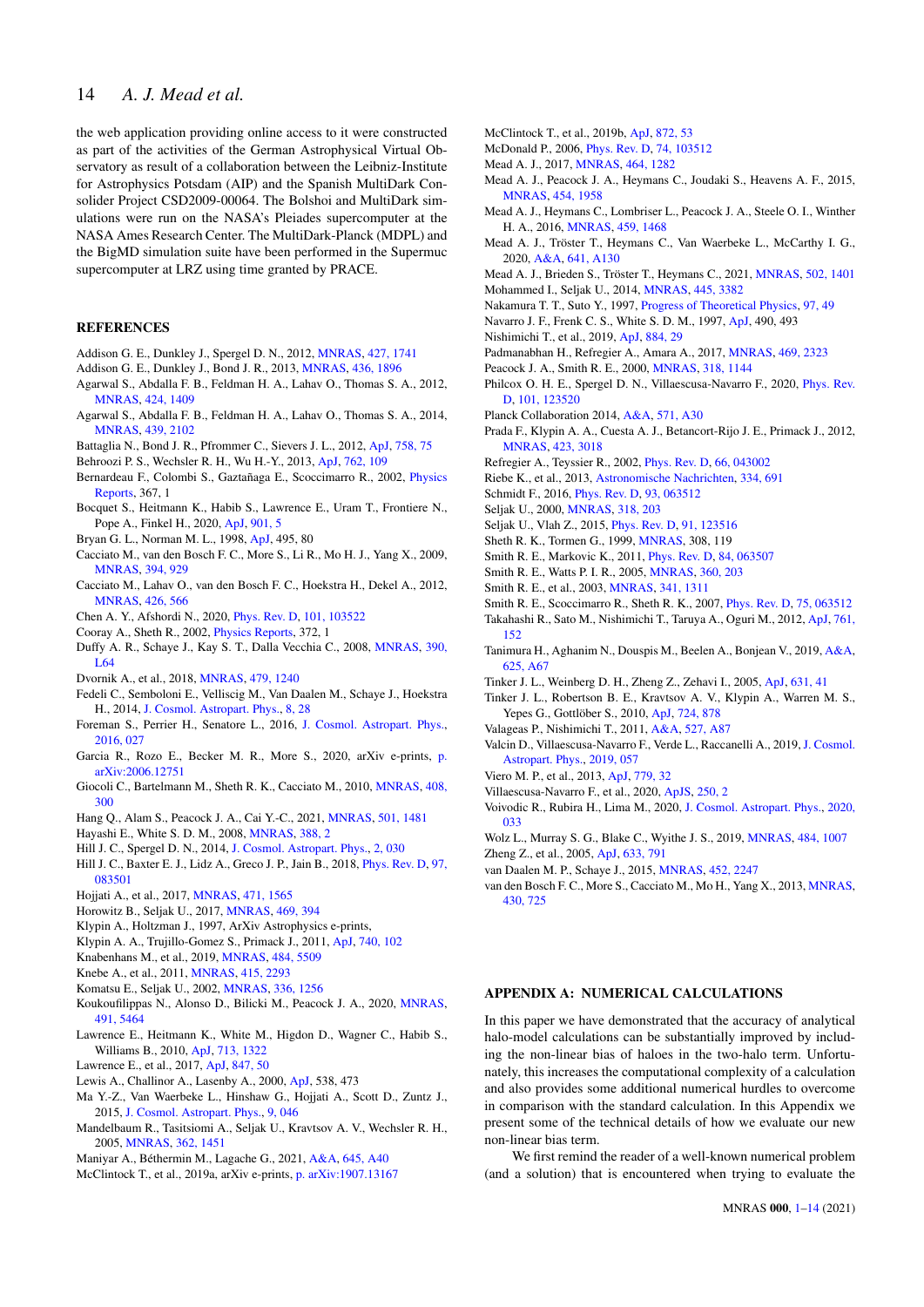standard two-halo term for matter–field combinations:

$$
P_{uv}^{\text{2H}}(k) = P_{mm}^{\text{lin}}(k) \prod_{n=u,v} \left[ \int_0^\infty W_n(M,k)b(M)n(M) \, \mathrm{d}M \right] \,. \tag{A1}
$$

In principle, one ought to integrate over all halo masses but usually the integration range is restricted to be finite so that the properties of very high and low-mass haloes do not need to be specified. The mass function purports to describe all haloes, however, most popular mass functions (e.g., [Sheth & Tormen](#page-14-76) [1999;](#page-14-76) [Tinker et al.](#page-14-49) [2010\)](#page-14-49) propose that a large fraction of mass is locked within very low-mass haloes, if taken literally. The reality is that very little is known about the ultra low-mass halo population at  $z = 0$ , and the inferences about this population that are made by standard mass functions are a result of the condition that all mass reside within haloes,

$$
\int_0^\infty Mn(M)\,\mathrm{d}M = \bar{\rho}\,\,,\tag{A2}
$$

<span id="page-15-3"></span>being imposed on the fitting function by hand<sup>[14](#page-15-1)</sup>. For a matter field, we know that in the  $k \to 0$  limit the integral in equation [\(A1\)](#page-15-2) must equal unity, equivalently:

$$
\int_0^\infty Mb(M)n(M)\,\mathrm{d}M = \bar{\rho}\ .\tag{A3}
$$

but this requires an unreasonably low lower limit on the integral. As discussed in [Schmidt](#page-14-77) [\(2016\)](#page-14-77) and [Mead et al.](#page-14-63) [\(2020\)](#page-14-63) one solution is to enforce equation  $(A3)$ , which can be achieved in practice by assuming that all mass in haloes below the lower integration limit,  $M_{\text{min}}$ , is contained in haloes of mass exactly  $M_{\text{min}}$ :

$$
n(M) \to n(M)\Theta(M - M_{\min}) + \frac{A(M_{\min})\delta_{\rm D}(M - M_{\min})}{b(M_{\min})M_{\min}/\bar{\rho}} ,\qquad \text{(A4)}
$$

where

$$
A(M_{\min}) = 1 - \frac{1}{\bar{\rho}} \int_{M_{\min}}^{\infty} M b(M) n(M) \, \mathrm{d}M \,, \tag{A5}
$$

which can be easily evaluated and should be some number between zero and unity, with  $\sim$  0.5 being typical for standard mass functions and standard integration limits. This procedure is valid because the linear halo bias tends to be constant for low-mass haloes and is sufficient as long as the calculation is not sensitive to the profiles (*k* dependence) of haloes with  $M < M_{\text{min}}$ . Note that this problem generally does not affect the one-halo term (equation [8\)](#page-3-0) because the extra factor of *W* within the integral ensures that the this term is dominated by comparatively high-mass haloes that will be included within the range of haloes that is typically integrated over.

Our improved halo-model calculation requires us to evaluate the double integral

$$
I_{uv}^{\text{NL}}(k) = \int_0^\infty \int_0^\infty \beta^{\text{NL}}(M_1, M_2, k) \times
$$
  
 
$$
W_u(M_1, k)W_v(M_2, k)b(M_1)b(M_2)n(M_1)n(M_2) \, \mathrm{d}M_1 \, \mathrm{d}M_2 \ . \tag{A6}
$$

If either  $W_u$  or  $W_v$  pertain to matter we run into the same problems as for the standard two-halo term because we would usually evaluate this term over a finite range in mass. Once again, the upper limit is usually not a concern, so here we will treat it as effectively infinite ( $M = 10^{16} h^{-1} M_{\odot}$  is a sensible upper limit for a standard  $\Lambda$ CDM model at  $z = 0$ ) and it is the lower limit that is problematic. However, we can use the same trick and replace both  $n(M)$ 

<span id="page-15-2"></span>that appear in equation  $(A6)$  with that in equation  $(A4)$ . This splits equation  $(A6)$  in to 4 terms:

$$
I_{uv}^{11}(k) = A^2(M_{\min}) \frac{W_u(M_{\min}, k)}{M_{\min}/\bar{\rho}} \frac{W_v(M_{\min}, k)}{M_{\min}/\bar{\rho}} ,
$$
 (A7)

$$
I_{uv}^{12}(k) = A(M_{\min}) \frac{W_u(M_{\min}, k)}{M_{\min}/\bar{\rho}} \times
$$
  

$$
\int_{M_{\min}}^{\infty} \beta^{NL}(M_{\min}, M_2, k) W_v(M_2, k) b(M_2) n(M_2) dM_2 , \quad (A8)
$$

$$
I_{uv}^{21}(k) = A(M_{\min}) \frac{W_v(M_{\min}, k)}{M_{\min}/\bar{\rho}} \times
$$
  

$$
\int_{M_{\min}}^{\infty} \beta^{NL}(M_1, M_{\min}, k) W_u(M_1, k) b(M_1) n(M_1) dM_1 , \quad (A9)
$$

$$
I_{uv}^{22}(k) = \int_{M_{\min}}^{\infty} \int_{M_{\min}}^{\infty} \beta^{NL} (M_1, M_2, k) \times
$$
  
 
$$
W_u(M_1, k) W_v(M_2, k) b(M_1) b(M_2) n(M_1) n(M_2) dM_1 dM_2 , \quad (A10)
$$

which can all be evaluated over  $M \in [M_{\text{min}}, \infty]$ . The final result is then given by  $I_{uv}^{\text{NL}} = I_{uv}^{11} + I_{uv}^{12} + I_{uv}^{21} + I_{uv}^{22}$ . The terms other than  $I_{uv}^{22}(k)$  only ever have an impact if signal arises from haloes with  $M < M_{\text{min}}$  – they are identically zero if  $W(M_{\text{min}}, k) = 0$  (e.g., for galaxies when  $M_{\text{min}}$  is below the occupation threshold). The additional terms are typically only evaluated when 'matter' appears in a two-point function because significant matter exists in low-mass haloes. We checked that our calculation is only minimally sensitive to  $M_{\text{min}}$  with results only changing by  $\sim$  2 per cent if we change our fiducial lower limit from  $10^8$  to either  $10^6$  or  $10^{10}$  *h*<sup>-1</sup>M<sub>☉</sub>.

#### <span id="page-15-5"></span><span id="page-15-0"></span>APPENDIX B: ADDITIONAL REDSHIFTS

In Fig.  $B1$  we show the ratio of halo model predictions for matter– matter, matter–halo and halo–halo power spectra measured from the MULTIDARK simulations. This is the same information as in the lower triangle of Fig. [4,](#page-9-0) but for  $z = 0.53$  and  $z = 1$  (upper and lower triangles of Fig. [B1](#page-16-0) respectively). We see very similar results to those presented in Fig. [4](#page-9-0) with the accuracy being nearly perfect for the halo–halo cross power (as it should be). The halo auto power show slightly larger discrepancies, but these must arise from the one-halo term, which is telling us that the theoretical mass function must not be a perfect description of the simulations here. For the halo–matter power we see very encouraging results, especially when we allow ourselves to extrapolate the non-linear bias correction to low halo masses. The matter–matter power is also encouraging, although we see a slight tendency for the extrapolated non-linear bias model to overpredict the power in the quasi-linear regime, particularly at  $z = 1$ , which may be indicative of a short coming of our extrapolation.

<span id="page-15-4"></span>For both redshifts shown in Fig. [B1](#page-16-0)  $\beta^{NL}$  has been re-measured from the simulation data at the redshift in question. We also looked at using the  $\beta^{NL}$  function measured at  $z = 0$  in making predictions at other *z*, but we found that this did not work as well (although the results were still okay), hinting that the correction has a significant redshift dependence. This in turn suggests that  $\beta^{NL}$  would have cosmology dependence. This cosmology and redshift dependence is despite the fact that we have chosen to parameterise the correction as a function of  $v$  (rather than  $M$ , or  $log M$ ) and that we have defined  $\beta^{NL}$  as in equation [\(23\)](#page-5-5) where we might have hoped that the division by  $P_{lin}$  would null the cosmology and redshift dependence. We leave any further investigation of this to the future.

<span id="page-15-1"></span><sup>&</sup>lt;sup>14</sup> This condition is often, but not always, imposed on functional forms that are fitted to halo mass functions measured from *N*-body simulations.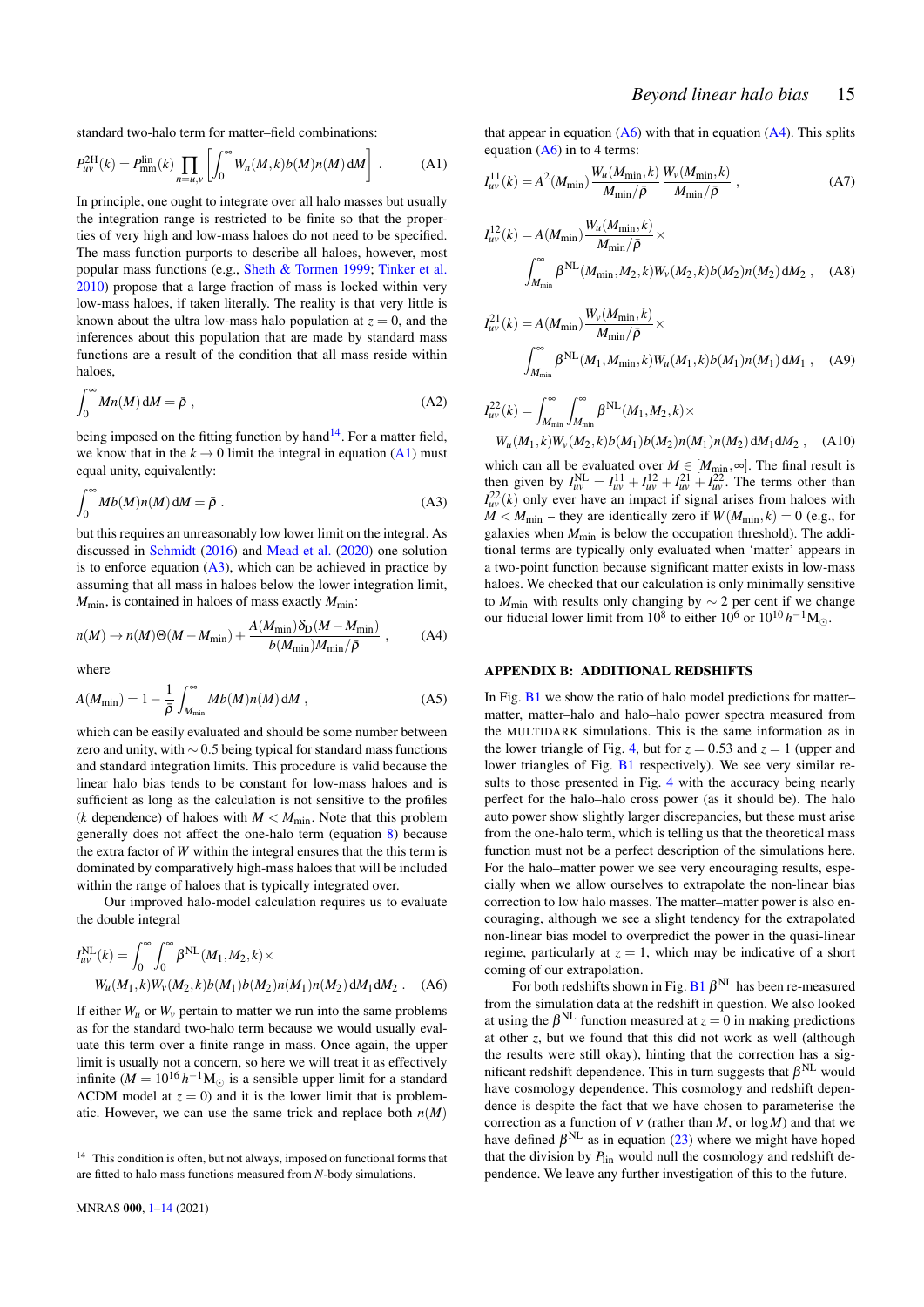

<span id="page-16-0"></span>Figure B1. As the lower-triangle set of Fig. [4](#page-9-0) but for  $z = 0.53$  (upper triangle) and  $z = 1$  (lower triangle). In each case the  $\beta^{NL}$  function has been calculated from MULTIDARK data at the redshift in question. Red points with error bars show the standard halo model prediction, while other coloured points show the new model prediction, either extrapolated (blue) or not (green).